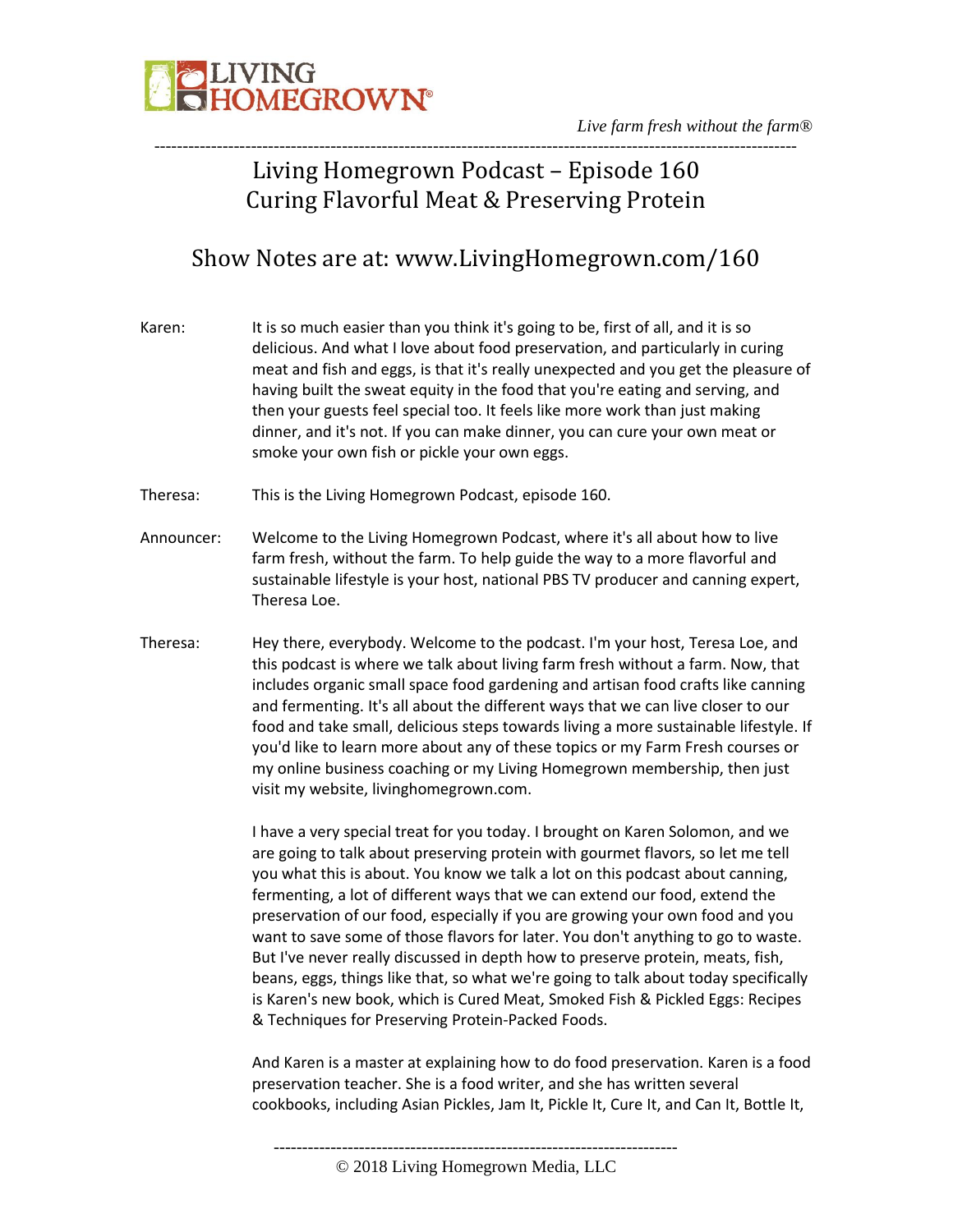

Smoke It. And her articles and recipes have appeared in Fine Cooking, Prevention, Men's Health, Every Day with Rachael Ray, and Food52. The reason I feel like this is such a treat is that Karen helps us look at the big picture of all the different types of methods that you can go into, things that you may have never tried before. Then she's going to share a complete recipe on how you take regular beef and turn it into beef jerky that you can take on a hiking trip.

-----------------------------------------------------------------------------------------------------------------

Now, the thing to remember with today's episode is that when Karen gets to sharing her recipe, it's called sour orange beef jerky, when we get to the recipe, you do not have to stop and write everything down. In fact, I didn't even have her give all of the ingredients while she was giving the recipe because we have that recipe for you in printable form, as a PDF, in the show notes for today's episode. So I want you to go there to get the recipe so you can just listen to the technique and understand the steps, but when you're ready to make it, you can go print out this recipe. To get to the recipe you go livinghomegrown.com/160, and you can get everything there, including information all about Karen and all of the books that she has written, and they are all excellent.

Now, before we dive into the interview, I just want to share with you that today's podcast episode is brought to you by my Living Homegrown Institute, which is my monthly membership site where you get access to an entire library of monthly masterclasses that will help you live farm fresh without the farm. We cover everything from how to grow heirloom tomatoes and raise chickens in your backyard to making your own homemade cheese, yogurt, and fermented vegetables. Now, I believe that living an organic farm fresh lifestyle is really just a journey in learning, and as we learn different skills there are three distinct stages for our personal learning growth. We start out just being curious, we go into experimentation, and eventually we grow into mastery of these different skills.

Now, if you're looking to create a farm fresh lifestyle for yourself and you're curious where you fall on the growth learning scale, I have a free resource for you. It's my Farm Fresh Success Path that my students use inside my learning institute, and will help you decide where you are on your own learning journey, the characteristics of that stage, and some action steps and information to take you to the next level. To get to the Success Path PDF just go to livinghomegrown.com/path, that's P-A-T-H, and you can download it there for free.

Okay, are you ready to learn about preserving protein-packed foods? I knew you were. Let's dive into my interview with Karen Solomon, the author of Cured Meat, Smoked Fish & Pickled Eggs. Hey, Karen. Thanks so much for coming on the show today.

Karen: Thank you so much for having me, Theresa.

-----------------------------------------------------------------------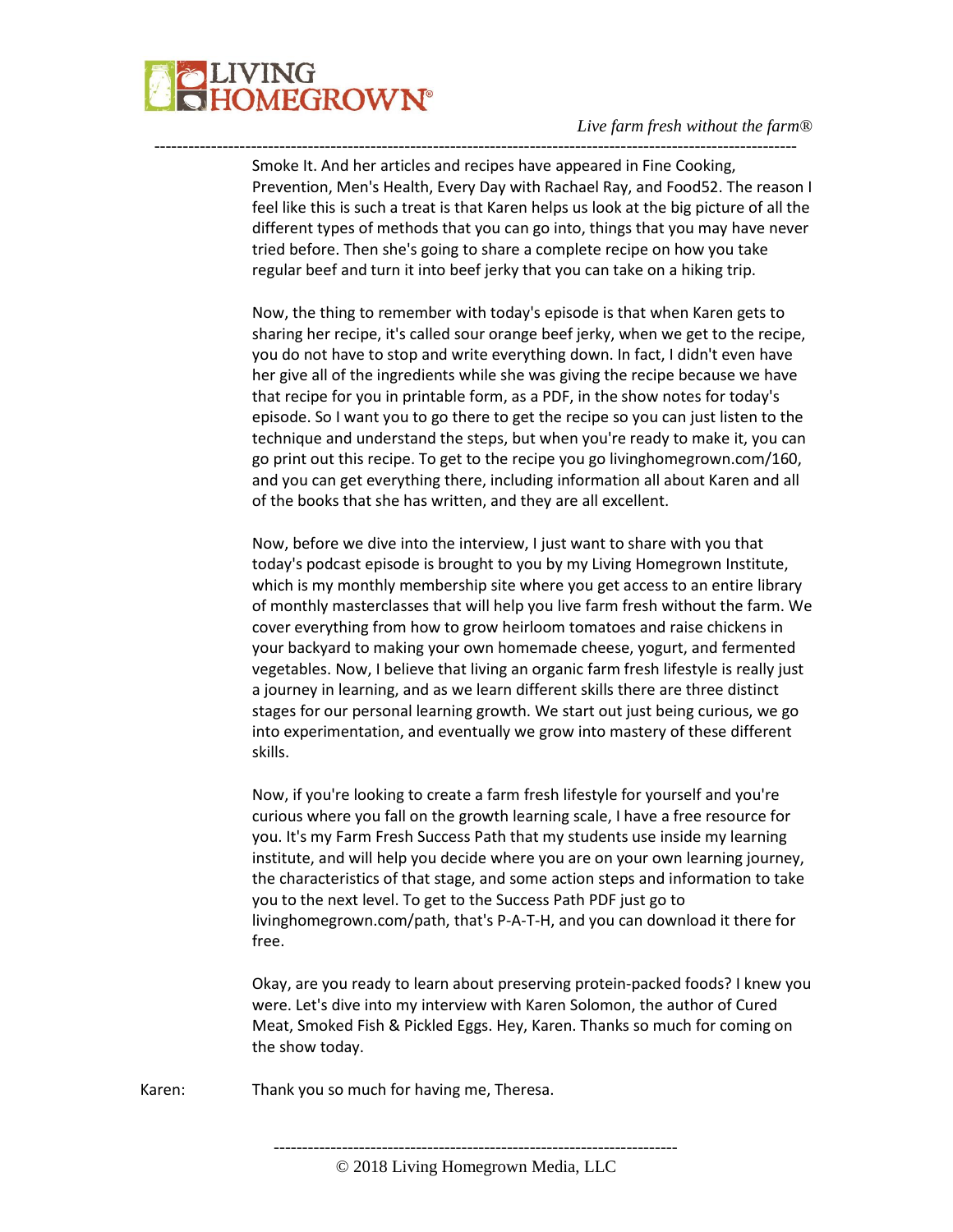# **JVING<br>HOMEGROWN®**

- ----------------------------------------------------------------------------------------------------------------- Theresa: Well, I'm very excited about this. This is a really new topic for the podcast. I have not gone into preserving meats very much or preserving proteins. You're so experienced and have so many wonderful books out there, and I really wanted to turn my audience onto everything that you do, but when I saw this book come out I was like, "Oh, this is perfect." I had to have you on, so I'm very excited to have you here. You have several books on different ways of preserving book, but this particular one that we're talking about today is about preserving protein, and I was just curious what made you decide to dive into this one in particular.
- Karen: This was the book, Theresa, that I was looking to buy, and I couldn't find it. I mean, don't get me wrong, I love my jams, I love my pickles, I love doing and making my quick pickles and preserving stuff for shelf storage, but in the realm of protein ... I mean, I don't know if you've ever had the pleasure of canned meat, but very often it's not my most favorite thing. But I've been making my own bacon for a long time and I've also been making my own gravlax for a long time. And it just occurred to me that there's more to preserving than just the pickle, you know? There was a lot in the realm of meat and fish, and also other proteins too, yogurt and beans and nuts, that just was more meal-like than just a fabulous jar of cauliflower. And I wanted something that was just more fulfilling and that approached preserving in kind of a different mindset, like just thinking beyond the pickles, thinking beyond the cucumber.
- Theresa: Well, it definitely comes through on your book, and I totally agree with you because I have preserved my own meat, but I also grew up with a family of hunters, so we did a lot of things like beef jerky and things like that. It was always a lot of fun, but what I loved about what you did here is it's about preserving protein but with gourmet flavors. I mean, you're a foodie at heart. You understand that flavor is really what it's all about, and that's what it is for me as well, so I loved the recipes. My mouth was watering as I was reading through, and you made it not scary. I think people get nervous about preserving any kind of protein. You don't have to pressure can. There are other ways.
- Karen: Absolutely. Much simpler ways. Much, much more ancient ways. I mean, and I thank you for the compliment because that's one of my great joys in the work that I do, is I think of myself more as a demystifier than a teacher. I mean, the power of salt, you know? The power of a quick pickle. The power of a refrigerated cure. I like to present food preservation in a way that is say accessible, and also using tools and equipment that most people have in your kitchen already. You don't have to go out and buy a food dehydrator or a smoker or get into a whole hardware array in your backyard. You already have the tools that you need to make something delicious.
- Theresa: Absolutely, and you cover that so beautifully in the book. I would love to just kind of, before we dive into a recipe ... I know you're going to share with us how to do some beef jerky, a really fun beef jerky recipe, but before we dive into

<sup>-----------------------------------------------------------------------</sup>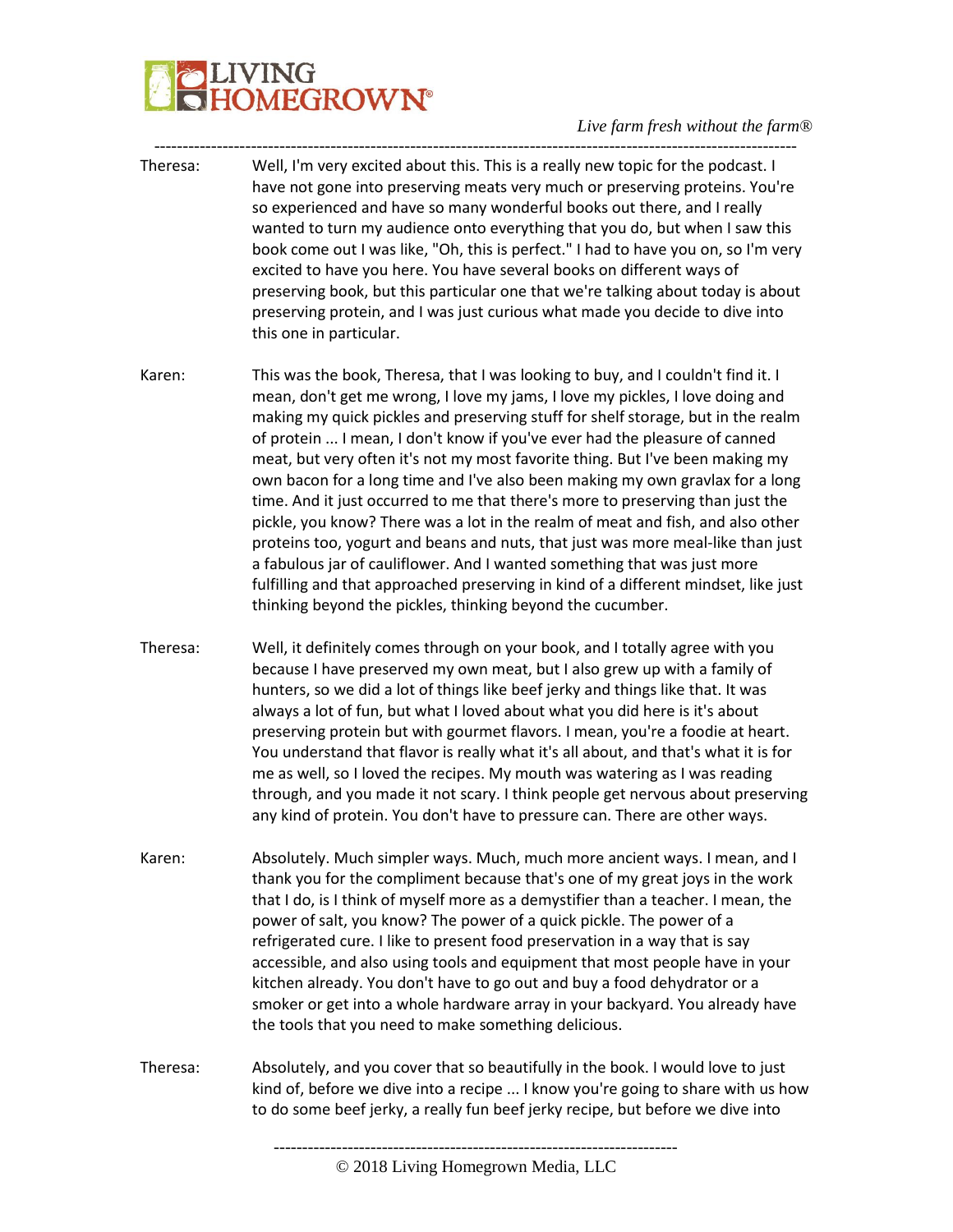

that, I'd love to just kind of walk through some of the preservation methods that you include in the book because, like you said, it kind of demystifies it so people understand that there are several different ways to do this. I know one method that you talk about in the book is dry curing. Could you just explain to someone, if they had no idea what dry curing was, what's the big picture of how that works?

Karen: Oh, sure, sure. It couldn't be more simple. It's basically your favorite protein and your friend salt. I mean, at its most basic drilled down entity that's what it is. This is your curing. The most familiar thing to people would be like salami or salumi or your dry sausages. It is taking meat that is usually seasoned, because people like the flavor of that, and then rubbing it with salt and then in cooled temperatures letting that salt get to work, which is both preserving the food, warding off any harmful microbes, and also, most importantly, pulling out the moisture from the food.

-----------------------------------------------------------------------------------------------------------------

The example I always like to give is if you take a ... We're going back to cucumbers again here. If you take a cucumber and you forget about it in the back of your vegetable drawer, and you come back to it two weeks later, you have a big nasty pile of rotten food because it is the water in that cucumber that has decomposed. So when you take anything with water in it and you remove the water from it, then what is left behind is very easy to cure. So dry curing is pulling the moisture out and adding flavor, preventing the harmful growth of microbes that will spoil the food, and what is left behind is a very flavorful, a very chewy texture usually. And something that is built for the long haul, something that's going to last for a while as well.

- Theresa: Yeah. The thing that really struck me about your recipes was how easy the dry curing was, because you could do it in the refrigerator in less than a week. You don't have to go out and buy some special dry curing vessel. You could use your refrigerator, which I think makes people feel safe because they know that things are in the refrigerator, but it was really simple with salts and spices and things like that, so very, very fun. I love that one. Then another type of technique that you have in the book is brine curing. Could you give us the big picture on that?
- Karen: Sure, absolutely. Brine curing, very similar to dry curing, is once again the magical power of salt, but in this instance you're not just taking the dry salt and rubbing it onto your dry meat or fish or whatever it is. You're making a solution. I mean, a salt and water solution, a brine very similar to what you would make if you're used to fermenting. Then you are completely submerging that which is to be cured into the saltwater brine.

Again, just like with salt curing, I like to add a little bit of sugar, not to make it sweet, but just for balance. It just adds a little rounded savoriness to the flavor, and then of course spices, herbs, citrus, chili, garlic, like big flavors, small flavors.

<sup>-----------------------------------------------------------------------</sup> © 2018 Living Homegrown Media, LLC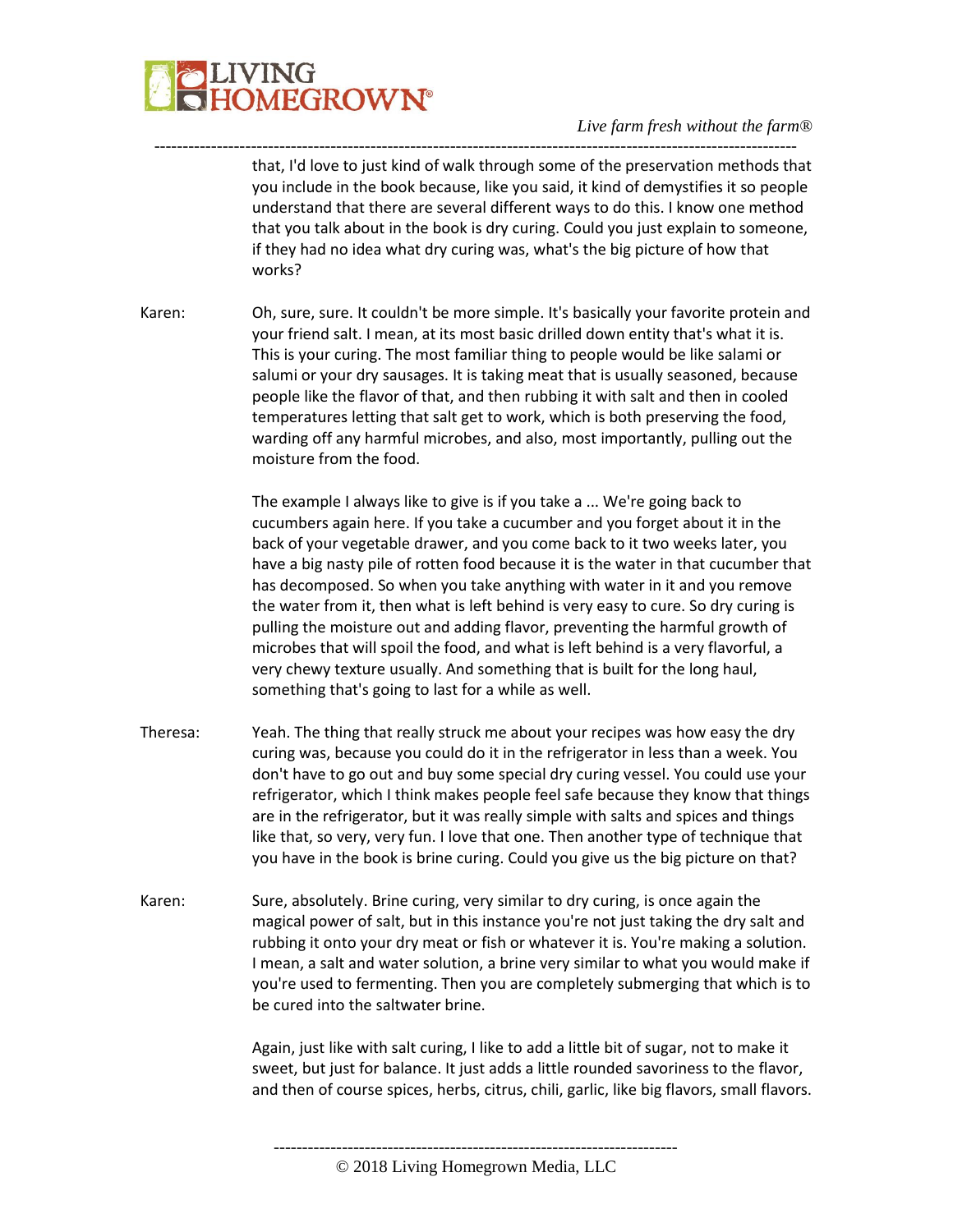

That's where you can get really, really creative in the kitchen, is whatever you are adding to that dry cure or that brine cure. But the important thing with brine curing is, of course much like with your dry curing, you keep it cool, and then also keeping it, much like pickles, you are keeping it below the brine line.

-----------------------------------------------------------------------------------------------------------------

Then by the power of osmosis, the salt in that water is going to, once again, pull the moisture from the meat or the fish or whatever it is you're curing. And it's going to add flavor, it's going to ward off harmful bacteria, and it's going to give you something delicious. More often than not, that which is brine cured is usually cooked before eating, so it usually has to be either steamed or boiled or roasted, and brought up to a safe food temperature before it's consumed. Whereas with dry cures very often, once that is cured, you can just slice and eat straight away. Brine curing, you need to bring that meat or fish to temperature.

- Theresa: Okay, so some of the foods that you might brine cure would be like corn beef or pastrami, right?
- Karen: Yes, absolutely, corn beef, pastrami are definitely two of the big ones, two of the most famous as well as wet brined ham. I mean, the whole world of ham is the subject of many books onto itself, but a wet brined ham is also one of the most common ones people are used to.
- Theresa: Okay. Now, I wanted to bring up something that you and I discussed before when we were not recording, and that is the idea of using pink salt or sodium nitrate. Now, I know a lot of my listeners might go, "Nitrates," because they're all organic and they're looking for ways of creating their meals without the nitrates that we see in the grocery store, but pink salt or sodium nitrate definitely has its place. I just wanted to bring it up because you're very careful and very strategic in your book to make sure that people had choices if they wanted to use pink nitrate or not, so first of all let's first talk about what is the purpose of pink salt or sodium nitrate.

Oh, and also this is not the same as pink Himalayan salt. Sodium nitrate is different. It just has a pink color, so we are talking about a chemical that is used in preserving, and a lot nitrates are in preserved food, processed food that's in the grocery store. It's something that we talk a lot about avoiding, but there is a purpose behind it. So what is the reason that people would want to use a pink salt?

Karen: Sure, and talking about sodium nitrite and sodium nitrate, it's a big and controversial issue, I think, amongst food preservers, and so something I always like to state is my primary purpose in what I do is about food and flavor, and I'm not a scientist and I'm not a registered dietician, so my job is to inform. But I also encourage people to do the research from trusted sources and make decisions on their own of what works for them and what works for their family.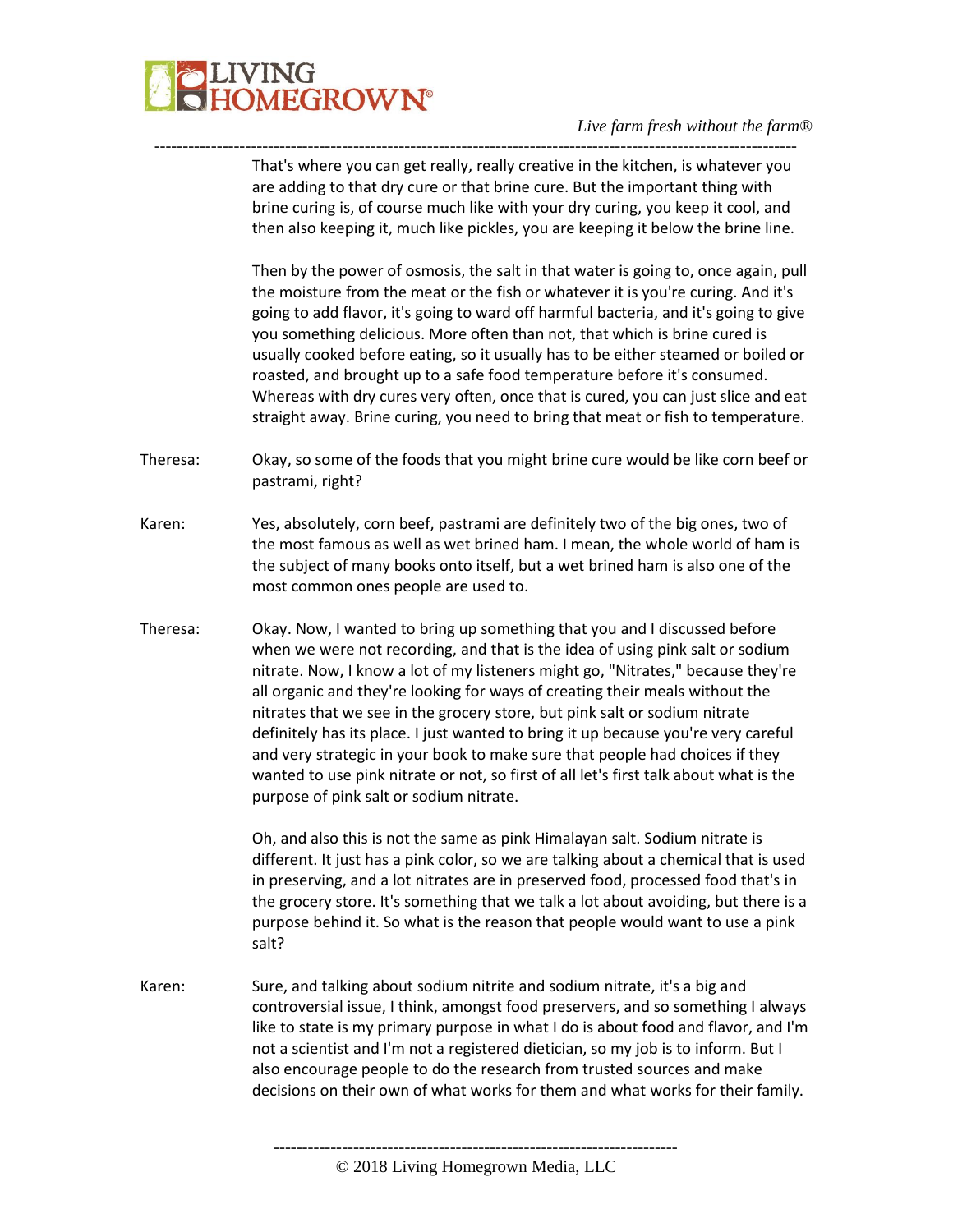

----------------------------------------------------------------------------------------------------------------- But first I just want to make a distinction between sodium nitrite, which is Instacure #1, and sodium nitrate, which is Instacure #2. They're both pink salt, and I know Instacure is a brand name and I keep going back to it, but it's actually two products, nitrite and nitrate.

> Both of them are, it is trace elements of that chemical compound mixed with salt, and they just add the pink for no good reason other than to keep chefs in the kitchen from getting confused about the salt that they're using for curing and the salt that they're using for cooking. Then I think these have been around for decades, and then the Himalayan pink salt came about more recently and of course is very popular with fermenters and people doing food curing now. None of this was meant to intentionally be confusing. I just like that the origin was to make it not confusing, and yet it's gone the other way.

Theresa: And yet it is confusing, yes.

Karen: Exactly.

- Theresa: No, but a very good explanation, so just let me recap before you dive in, and that is that Himalayan pink salt is something that we use in fermentation. The reason we use it is it has a lot of minerals. It's a regular salt that you can buy in the grocery store in the salt section on in a gourmet store. The pink salts that we're talking about for maybe doing brine curing is #1 or #2, which is either nitrate or nitrite, and that's what we're going to talk about right now, are the sodium nitrate, nitrites. Correct?
- Karen: That's right.
- Theresa: Okay.
- Karen: That's right, exactly. Some people do not like to use sodium nitrite or nitrates. It kind of went the way of MSG, is that I would say about two decades ago a lot of research came out saying that these food stuffs were not good or healthy for people to consume. Then in more recent years some of the research has reversed that thinking, saying that these are food chemicals, much like MSG, that everyone now knows is very common in Parmesan cheese and soy sauce and tomatoes, things that have that umami flavor, that these are naturally occurring compounds in food and that they are in the very, very small trace servings that we get in food preserving, that they are indeed safe to eat. But again, please don't listen to me. By all means, do your own research. I just want to make people aware that the thinking on that has changed somewhat in the scientific community, and that they should read and do what is best for them.

Theresa: Sure.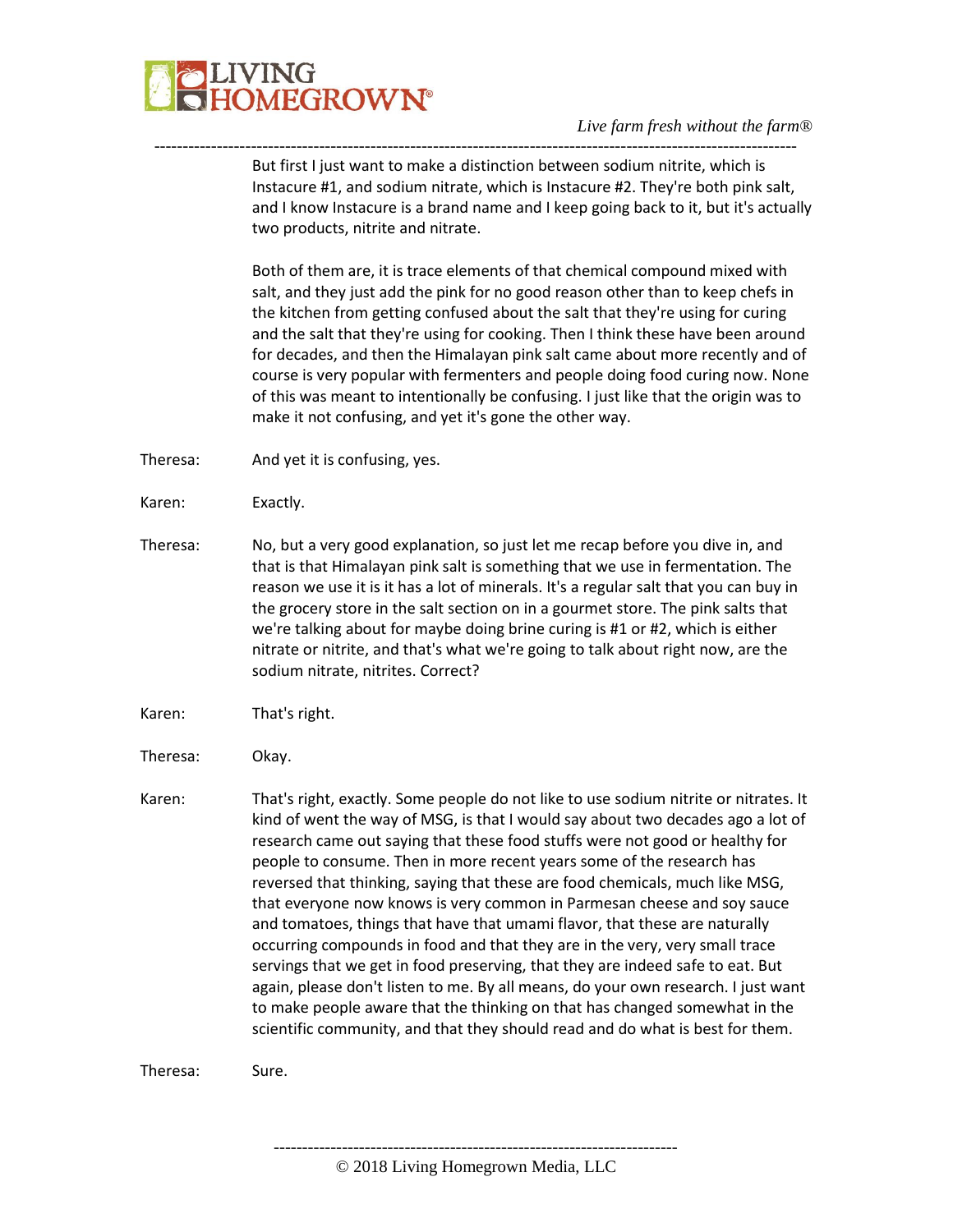# IVING<br>IOMEGROWN®

*Live farm fresh without the farm®*

----------------------------------------------------------------------------------------------------------------- Karen: But I know not everybody wants to use it, and that's fine, but I do like to give people options. Also, it's not just a matter of wanting to use it or not wanting to it. It's also going to be very difficult to source, but most people, I think, have to buy it online. I know that's not even an option for a lot of people, so with all of those things in mind, I like to give people the option of use it or not use it.

> Whether you're dry curing or brine curing, the purpose of using the pink salt is twofold. If it's going to be in the refrigerator for more than a week, you definitely want to use it to help ward off any harmful microbes that can form, but also, and this is more ... again, I also say I'm a food person first. It's an aesthetic value as well, particularly in something like a wet brined ham. If you don't use the pink curing salt, your ham is not going to be a very appetizing color. It will taste fine, but it's going to be a sort of unseeingly shade of gray, whereas if you use the pink salt, it's going to be a beautiful pink that you're going to be proud to serve in the center of your table. Some people are fine with that. Some people don't mind how their food looks, and as long as it tastes good they're happy, but if it's over a week I would definitely recommend that extra level of preservation.

Under a week, though, that is your call and it's up to you. It's something like bacon. Yes, it looks more lovely when you have it secure in there. It's going to be a more beautiful shade when you slice it, but of course, if you're going to fry it, you're going to be searing it on both sides and the color won't be so important. But with something like a corn beef or a ham, like a big cut of meat that you're going to be cutting into, you might want to think about the aesthetics of that and know that it's going to look better if you use that.

Theresa: I love this, yes. I'm really glad we just hit this head on, because it's a question that people, they have a question on it, but they're just unsure, so what you were very careful to do in the book was you gave people options for curing, any kind of curing of meat that you could do in less than a week so that they did not need, for safety purposes, they did not need the pink salt. You go into it in much more detail in the recipes, like where you need to use it and where you don't. We don't need to go into all of that, but I definitely wanted to touch on it because it's a really common question. Like, if you want to do ham and you want to do brine curing, then that's what you're going to need to use if you want that pink color, so perfect. I just wanted to hit on that, so thanks for explaining it.

Karen: Great.

Theresa: Great explanation. I love that. Okay, so there's another method that you talk about in the book, and that is about smoking. You talk about hot versus cold smoking, so I just wanted to touch on what that is. So if someone is wondering if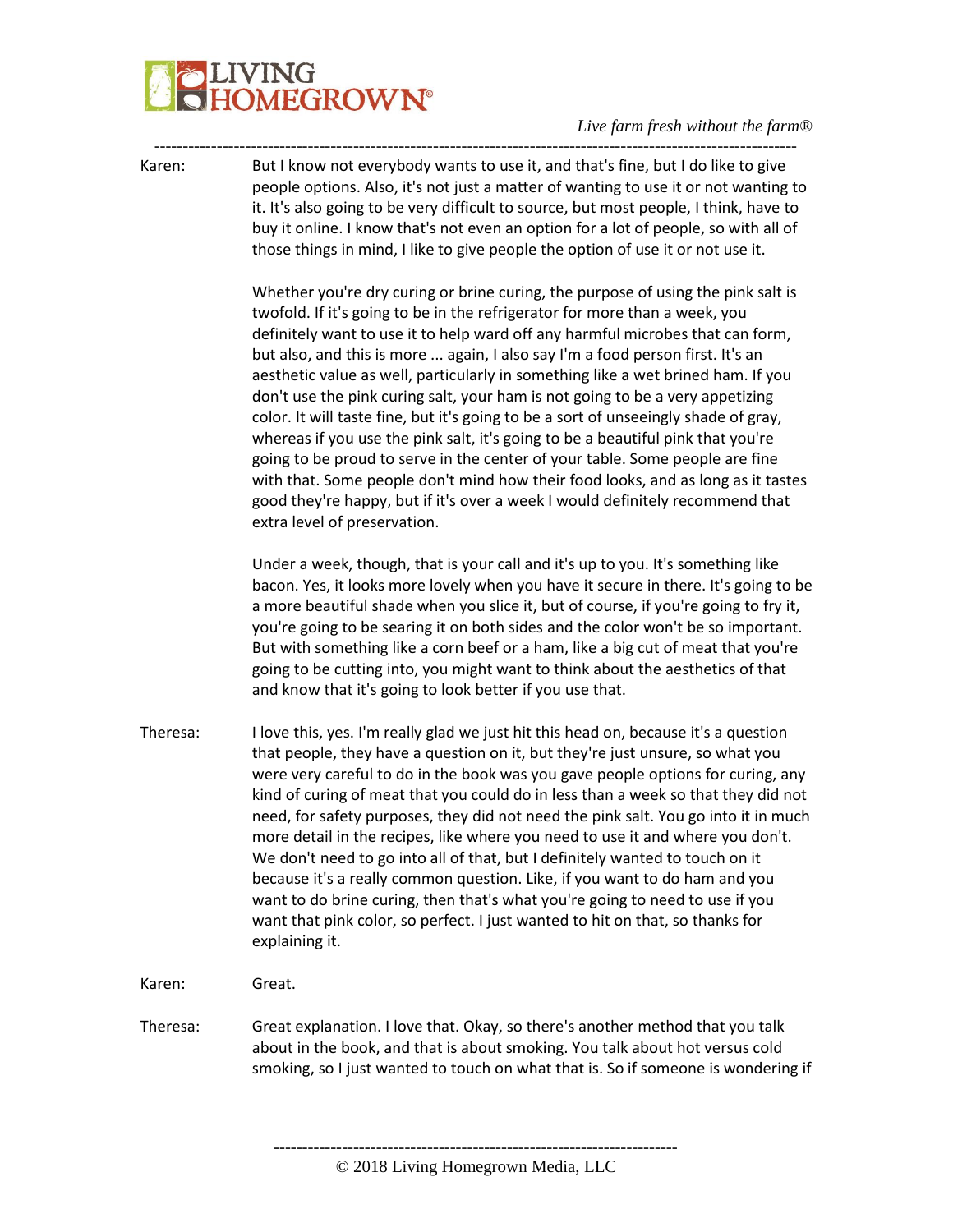

---------------------------------------------------------------------------------------------------------------- you cover that in the book, you do. So what's the difference between hot and cold smoking?

Karen: Sure, sure. Well, I think the biggest difference I want to mention right off the bat is hot smoking is fabulous, and if you have a grill at home, whether it be a charcoal grill or a gas grill, you have everything you need to make that happen. In fact, the book even contains a very short note on how you can fake smoke something in your oven, but we can get back to that in a moment.

Theresa: Okay.

Karen: And hot smoking is wonderful. It's just that delicious barbecue flavor, and that's something that is highly accessible and I definitely recommend to anyone who likes great food. Cold smoking is included in there and I do talk about it, but I have to say I don't actually recommend it for most home cooks. Here's why. The food unsafety zone ... everyone who's ever worked in a restaurant or a kitchen, a cafeteria, you are trained that food that is held for two hours or longer between 40 degrees and 140 degrees Fahrenheit, that is considered an unsafe temperature for an unsafe period of time.

> Hot smoking is 140 degrees or above, and cold smoking usually maxes out beneath that, so anywhere between 85 and 120, kind of on the zone of right there when you're hitting 140 degrees. So it's at a lower temperature, at a food unsafe temperature for hours and hours and hours, so depending on the size of the thing that you are smoking ... if it's a little tiny fish, maybe that just takes a few hours. If it's a large hunk of meat, that can take nine or 12 hours. So in short, I definitely recommend hot smoking. I'm not a big fan of recommending cold smoking for home use.

> Some of the other differences are that for hot smoking, as I mentioned, you probably have the tools that are required for that, a charcoal grill, a gas grill. I really like to use hickory sawdust to create that smoke flavor, and it's just a really nice product for smoldering. If you really love using your wood chips, by all means, continue to use your wood chips. I like the convenience of the sawdust because you don't have to soak it ahead of time. You just kind of make a little foil pack of it and you put it on top of some hot coals. The cold smoking requires some special equipment. You need backyard space, which hopefully many of your listeners have. I wish I had a lot more in my house, but I don't.

In hot smoking you have your heat source and then you have your food fairly close to the heat source, so again we're talking about a hot side of the grill and a cold side of the grill. In cold smoking you have your heart source and then very far away from that you have your food, so the most popular backyard setup for cold smoking is you have a fire that is built and then tubes that connect from ... that collect the smoke from the fire, that travel underground where they are

----------------------------------------------------------------------- © 2018 Living Homegrown Media, LLC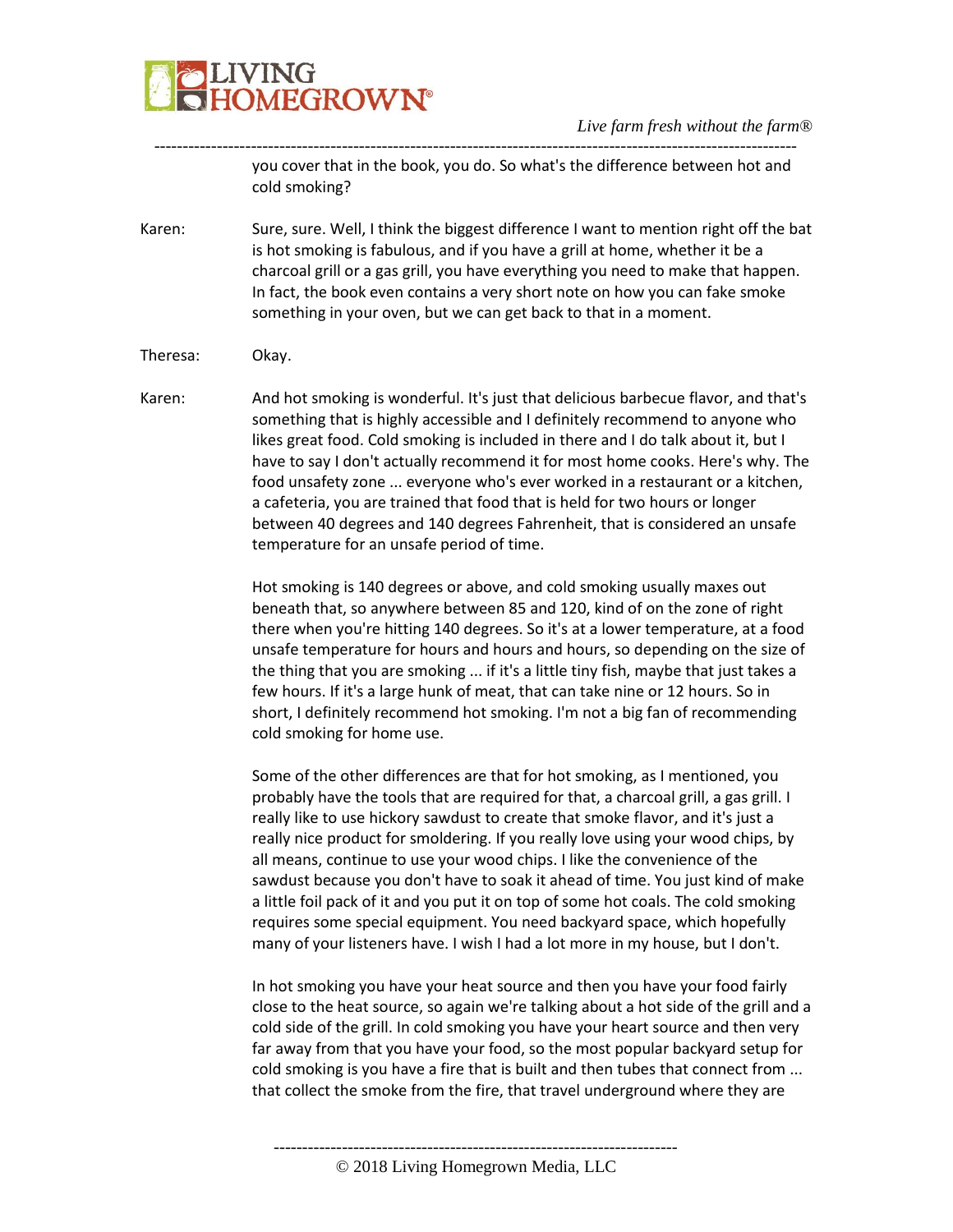

---------------------------------------------------------------------------------------------------------------- cooled, and then travel for several yards until you get to the meat, which is hanging in an airtight box. So usually it's a fire, tubes that are underground, and then an unplugged refrigerator fitted with hanging racks, which is where you hang your meat, in which the smoke collects.

- Theresa: Yeah, so it's definitely, it's a much bigger operation if you wanted to do the cold smoking, and I'm with you. You really have to kind of know what you're doing because of the temperatures that you're working with.
- Karen: You do have to really know what you're doing, and the quandary that I always face when writing about and talking about food preservation is when you think about how people have been saving their food for centuries, for thousands of years, for a millennium ... right? They have been using many, many techniques that are considered unsafe by today's standards. So again this is where I like to inform people and allow them to make decisions that work for them and the people that they feed. Have people been cold smoking for since the beginning of food preservation? Most definitely, but when you look at National Center for Home Food Preservation, when you look at USDA recommendations, when you look at modern standards of food safety ... which also, I should say, vary from country to country. I don't know if you've talked about this before on the show, but some European canning practices would just make ...
- Theresa: Yes.
- Karen: Yes, would just make people's heads spin here.
- Theresa: Yes.
- Karen: I mean, it's just sort of baffling to think about. Again, I'm not a scientist. I have not independently verified the safety or lack of safety in some of this information, so I like for people to do the research and decide. So if you are going to cold smoke at home and you do have that amazing ability to set up that hardware and make that happen, I definitely recommend bringing animal protein to a safe temperature before you consume it. So what is it? I think it's 140 for fish, 150 for pork, 160 for poultry, if I'm not mistaken, and that's all degrees Fahrenheit. But then of course, that's going to change the texture of that which has been cold smoked.
- Theresa: Correct, because it's already been through a process. Let's talk a little bit about the hot smoking just because I think that's such an easy thing for people to do, and like you said, you're using heat, you're over 140 degrees or higher, and you can use your barbecue. I love the idea of using hickory sawdust, because you don't have to soak it. That's just awesome and it's something that you can pick up. I have seen that at like the home centers where you would buy lumber or where you would buy barbecue. They carry those in the barbecue section, so it's

-----------------------------------------------------------------------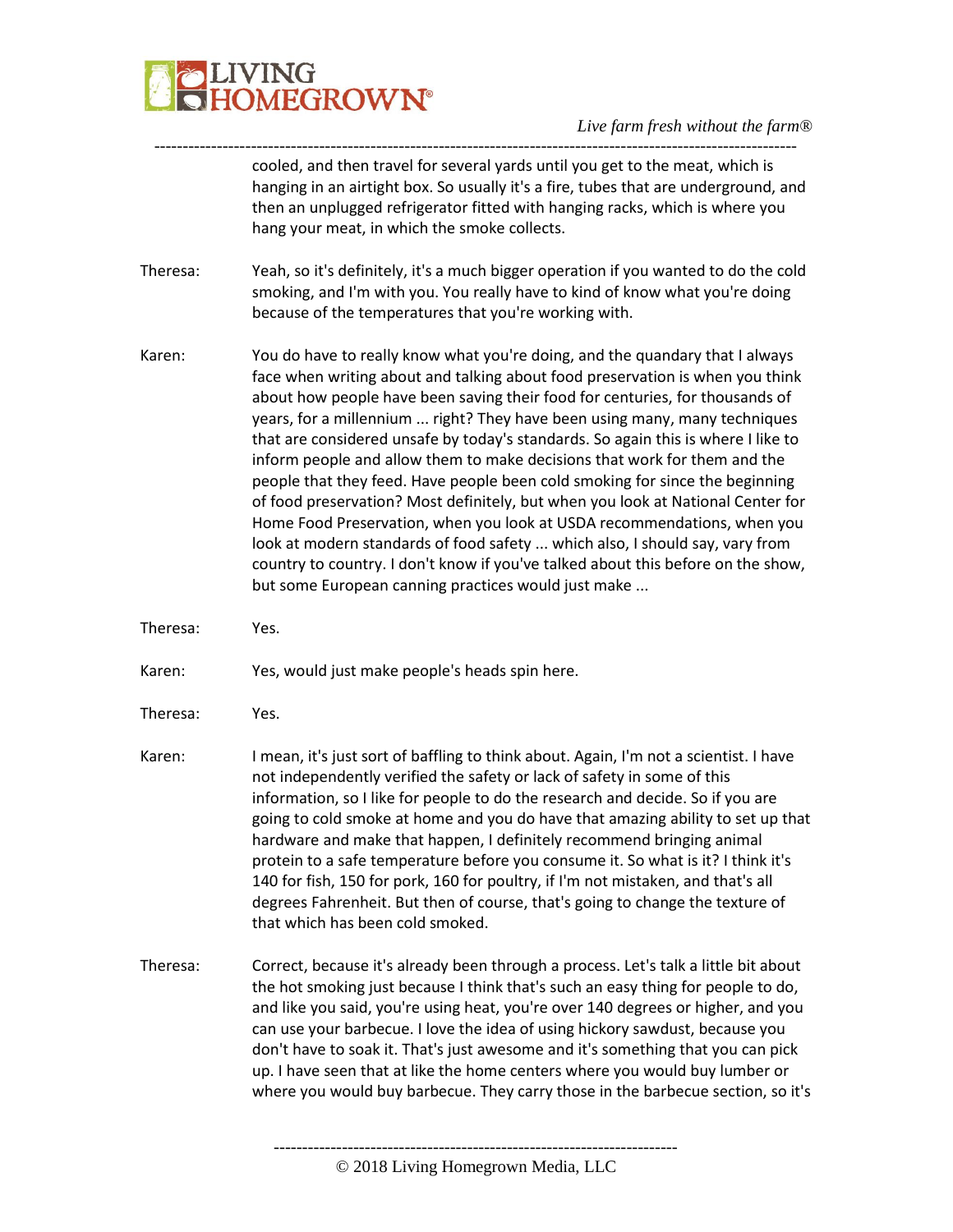

---------------------------------------------------------------------------------------------------------------- a fairly easy thing to get that flavor, that smoky flavor, but you're actually cooking the food at the same time. Is that the deal?

Karen: You are cooking the food, but usually before your hot smoking you have cured that food in some manner as well, so you've either given it a short dry cure ... Again, to pull out moisture. It kind of gives it a firmer texture. I keep coming back to fish because I think that that's the most common thing that people come to for hot smoking and for cold smoking. I mean, people do meat as well, of course, but particularly in fish it's very pronounced. Think about the difference between a very firm and flaky hot smoked fish versus like a gravlax, which is very, almost ... I hate to use the word gelatinous, because that has really bad connotations for a lot of people's palate, but a very ... let's call it a silkier texture than a smokier, firmer texture.

> It is a low and slow cooking. 140 is a pretty low temperature. If you were just cooking fish for dinner and you did it at 140, it's going to take a couple, three hours. It's going to take two to three hours to cook, I figure, one to maybe twoinch thick piece of fish, so it's going to take some time.

- Theresa: Sure.
- Karen: So it's a low and slow cook, and it gives that smoke plenty of time to get in there and penetrate, and much like the salt or sugar or whatever it is that you have put onto your fish or meat that you're going to hot smoke, the smoke itself is a preserving agent too. In ancient times, of course people would hang the meat over the fire or hang the fish over the fire, so it's not just the salt that's curing, but the smoke is curing it as well and, of course, adding that delicious flavor.
- Theresa: Yes. Speaking of the flavor, I just had to touch on, because you'd hinted to it, the fake smoking, so you have to tell everybody. What is the trick for doing fake smoking?
- Karen: The fake smoking so, I mean, there are stove top smokers, of course, and there's also those little smoking guns, which if you're into gadgetry and if you're into storing extra kitchen appliances, by all means, go forth and fake smoke. But the easiest one by far ... and again I always come back to, "Okay, what do you already have? What are the tools that are already in your kitchen that you can work with now?" You take your fish or your cured bacon or whatever it is, and you put it on a rack over a baking sheet, and then you brush on the thinnest, thinnest layer of a very high-quality liquid smoke.

And you cannot skimp here. Don't just buy imitation liquid smoke because it's awful. The flavor is terrible. It's really bad, so you want to look at that ingredient label and you want to see nothing on that label other than hickory smoke, and if you buy the good stuff ... And in truth, it's not even that much more expensive

© 2018 Living Homegrown Media, LLC

-----------------------------------------------------------------------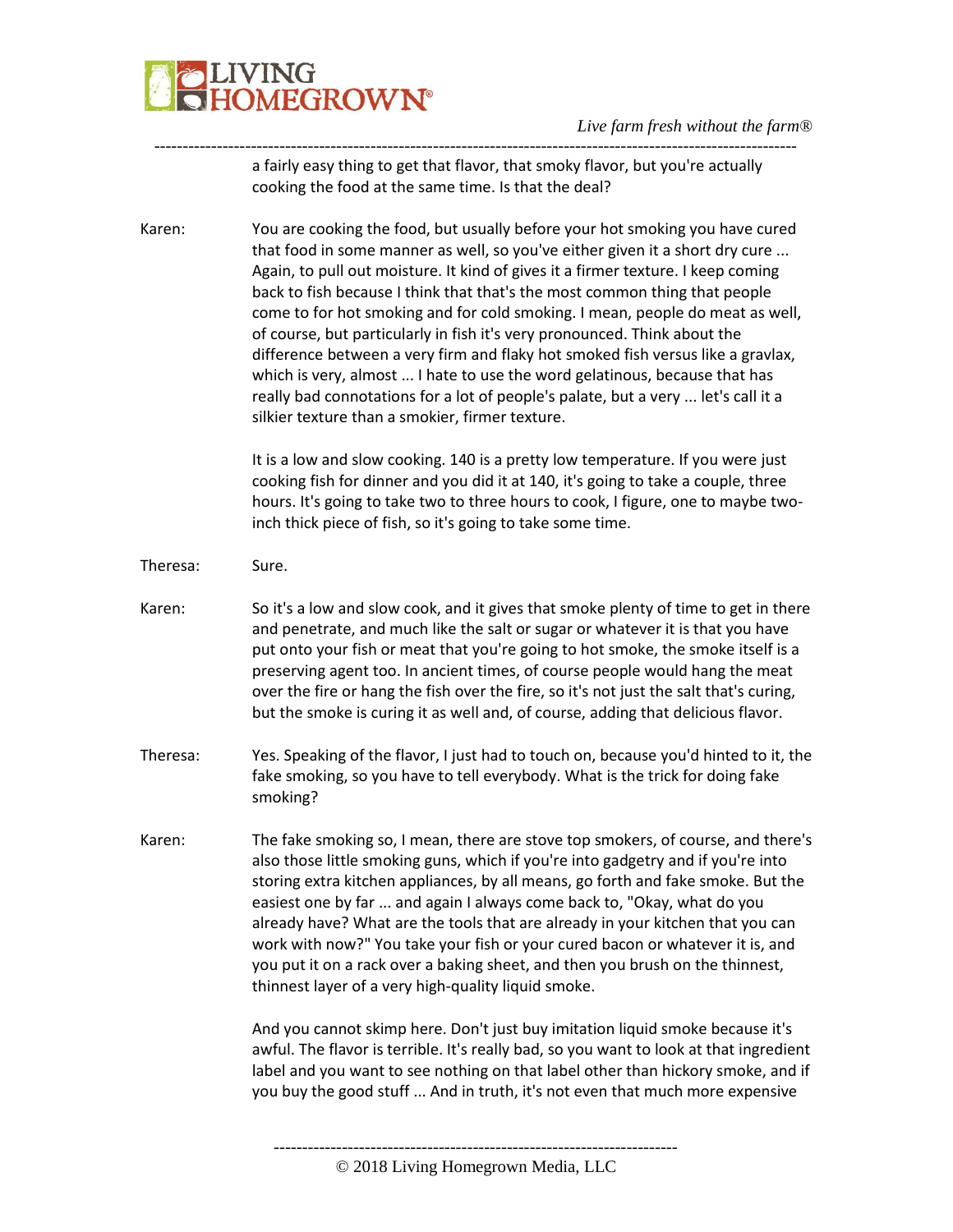

than the bad stuff, so I'm not even sure why they sell those. But if you buy the good stuff, I mean, you literally brush on maybe an eighth of a teaspoon. I mean, you just need the tiniest, tiniest hint of it, and then you put it in a rack in the oven low and slow. And it takes about the same period of time, so whatever the lowest temperature on your oven can go. Some ovens get as low as 150. Many are about 170. But whatever it is, the lowest temperature that you can and just let that smoke flavor penetrate, and then you get that same texture of the meat or fish as it cooks really, really slowly.

-----------------------------------------------------------------------------------------------------------------

Of course, it doesn't have the curing properties that real smoke would have, but you do get that good flavor and, in truth, none of the recipes in my book are for pounds and pounds of anything at once. I mean, they can certainly be scaled, but most things are somewhere around two pounds, somewhere between one to two pounds, which is definitely consumable within a week for two to four people, so I want you to enjoy it. Everything freezes really well too if you want to go big and then keep eating for months at a time. Most of the recipes in here freeze well too.

- Theresa: Fantastic. Yeah, so I'm glad you touched on that. It sounds like such an easy way to some that smoky flavor, and definitely there's a difference between the junky stuff and the good stuff on the smoke, fake smoke, so, fantastic. Okay, let's talk a little bit about drying or even dehydrating meat. You're going to be sharing with us how to make a beef jerky, which is drying the meat. I think people automatically think, "Well, you have to have a dehydrator, and I have to go out and get all this special equipment," and you don't. You can use your oven. For the longest time I did this with my oven, and definitely there's pros and cons to both, having a dehydrator or not, but using an oven is a great way to go and you talk about that in the book.
- Karen: Oh, definitely, definitely. Again, I consider myself a demystifier above all. I love that moment of, "What? I can just make that with what I have?" Yes, I love. I teach a lot classes and that's always the very rewarding thing for me, is for people to realize that they have all of the tools that they need to accomplish their kitchen preservation goals, and I love that. Yes, having a food dehydrators has its pros and cons. These days they have come down in price quite bit. Is it okay to mention brand names?
- Theresa: Oh, yeah. Absolutely, yeah. I have an Excalibur, is what I have.
- Karen: Yes. I was going to say the Excalibur for many, many years was the king of the food dehydrators. They are large, they are well-built, they're great machines, but they tend to be a couple of hundred dollars.
- Theresa: And they're big. They take up a lot of space.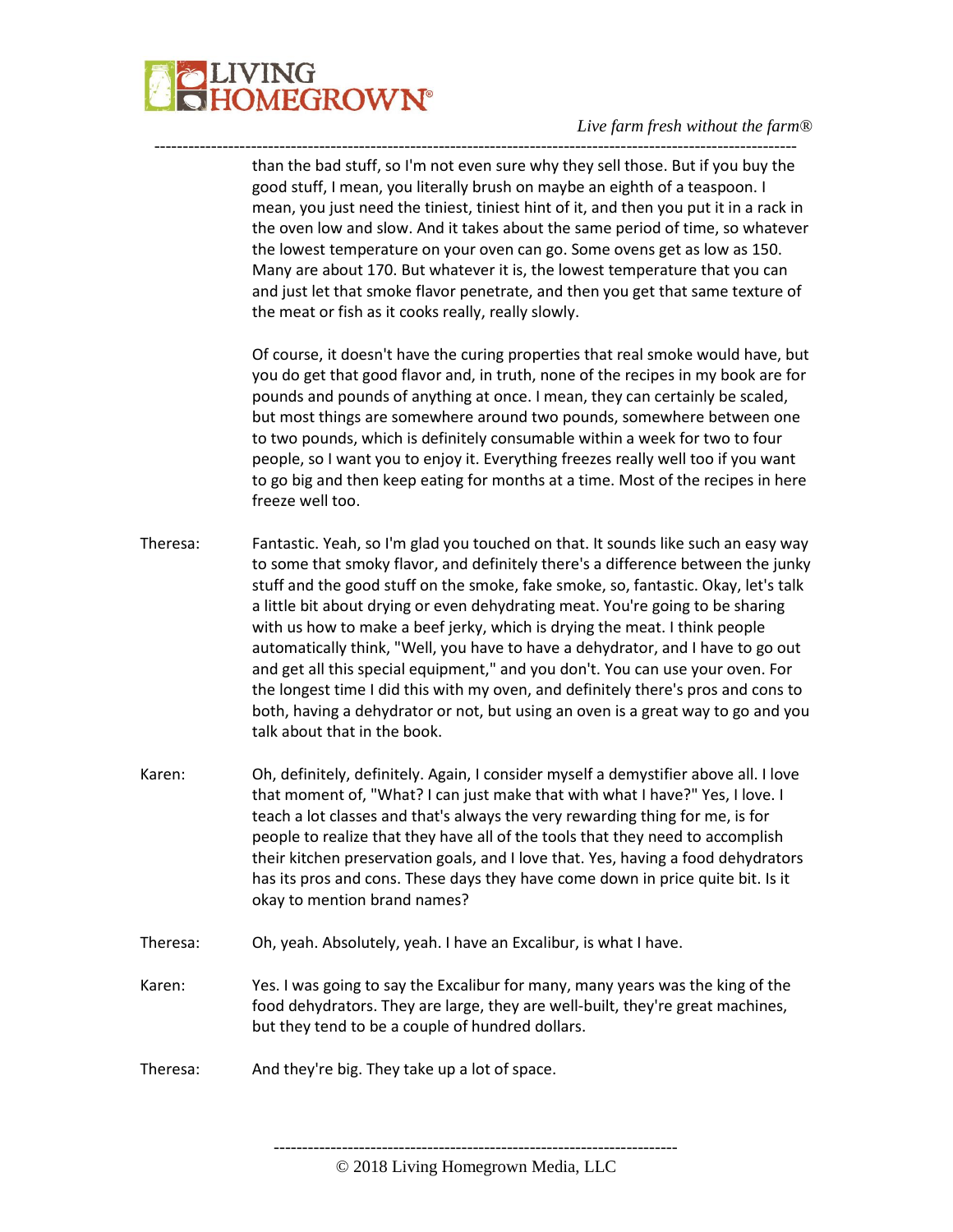

| Karen:   | And they're big.                                                                                                                                                                                                                                                                                                                                                                                                                                                                                                 |
|----------|------------------------------------------------------------------------------------------------------------------------------------------------------------------------------------------------------------------------------------------------------------------------------------------------------------------------------------------------------------------------------------------------------------------------------------------------------------------------------------------------------------------|
| Theresa: | Yeah.                                                                                                                                                                                                                                                                                                                                                                                                                                                                                                            |
| Karen:   | They're all big, though. I mean, in truth, really that is the biggest drawback of<br>the food dehydrator, is all of those days when you are not dehydrating meat or<br>tomatoes, you have to store it. I live in an apartment, so it's definitely an issue. I<br>mean, that next to the pressure canner. Yeah, it takes up a lot of room. The cost<br>has come, but definitely the size of it and storing your food dehydrator are the<br>biggest drawbacks. I have a Nesco, and I believe that was under \$100. |
| Theresa: | Oh, good.                                                                                                                                                                                                                                                                                                                                                                                                                                                                                                        |
| Karen:   | But you don't have to start there. I mean, if you want to figure out if drying<br>meat, or fish or whatever it is, is for you, your oven is fabulous. You already<br>have it and it's ready to work for you, and if you have a convection oven, even<br>better because that nice convection air dries things out even more quickly.<br>Should we get into                                                                                                                                                        |
| Theresa: | Yeah.                                                                                                                                                                                                                                                                                                                                                                                                                                                                                                            |
| Karen:   | the recipe in general or just drying?                                                                                                                                                                                                                                                                                                                                                                                                                                                                            |
| Theresa: | Yeah. No, no. Let's just dive into the recipe, because what really intrigued me<br>about this particular recipe  you're going to share with us how to do sour<br>orange beef jerky, and I loved it because it's not the typical teriyaki beef jerky,<br>which is something I've probably made a billion times, so this one really<br>intrigued me, and so I'd love for you to share the recipe on that.                                                                                                          |
| Karen:   | I'm so glad that you picked the sour orange beef jerky, because I really love that,<br>and also there's a miso yogurt beef jerky in here too, which is just                                                                                                                                                                                                                                                                                                                                                      |
| Theresa: | I saw that, yes.                                                                                                                                                                                                                                                                                                                                                                                                                                                                                                 |
| Karen:   | Again, I love those flavors in there, and there's nothing wrong with your basic<br>soy sauce, Worcestershire, molasses, garlic. I mean, that basic beef jerky, that<br>basic teriyaki style is just pure nostalgia. It's just pure road trip nostalgia for me,<br>you know?                                                                                                                                                                                                                                      |
| Theresa: | Yes.                                                                                                                                                                                                                                                                                                                                                                                                                                                                                                             |
| Karen:   | I love that, and that's has its place and that is definitely in there as well, but yes,<br>why not elevate beef jerky to include modern delicious, just big banging flavors?<br>And this is definitely one of them. The sour orange is really nice. It's almost like<br>a Cuban mojo flavor, like it's just very citrus-y, very acidic. I love acid. And then                                                                                                                                                    |
|          |                                                                                                                                                                                                                                                                                                                                                                                                                                                                                                                  |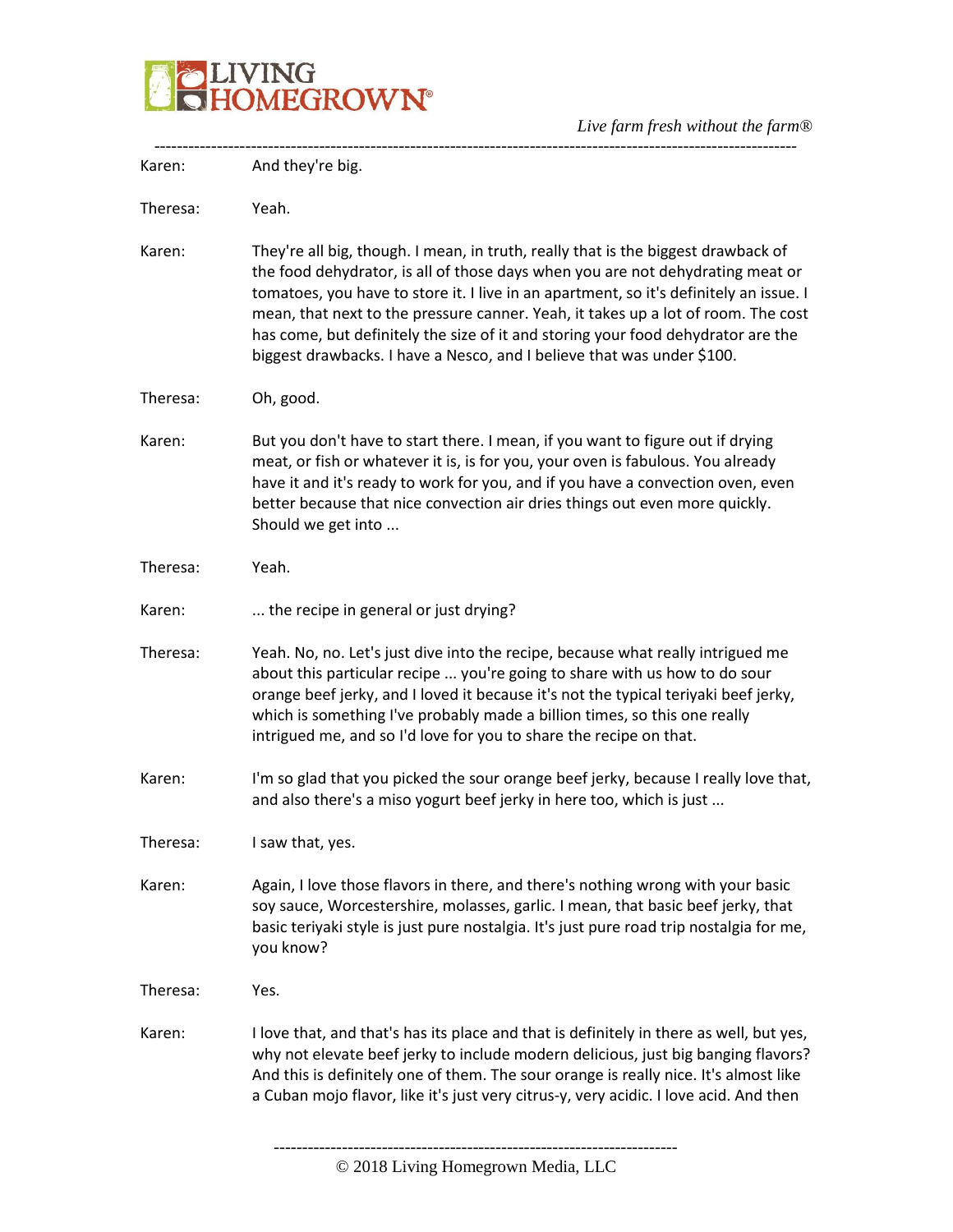

---------------------------------------------------------------------------------------------------------------- mixed with some cumin, it just makes it really earthy and fragrant. It's really nice. A lot of people go big on garlic in their beef jerky and that definitely has its place, but I really wanted to do one without that, and so instead of garlic this gets its pungency from some sliced red onion, which is just again, just a little bit lighter, just a little bit more multidimensional than that great road trip teriyaki jerky that you and I love.

- Theresa: Yes, yes.
- Karen: But starting with the meat, you want to go with a really lean cut, so when you're drying beef especially, or any kind of meat, the meat can be dried, the fat just gets rancid, so you want to start with something that's really lean and trim away any fat. I love a top sirloin, a flank steak. You know, something with some nice texture to it that's a really lean cut. Then in any kind of jerky making you're either going to rub on a dry cure, and the meat is going to tenderize and get its flavor and pull out some of its moisture that way, or you're going to marinate it in some kind of wet brine cure.

So sometimes that can be a water salt solution, say that's a soy sauce solution, but all of these are accomplishing the same thing. Adding the flavor, in this case making the meat more tender and delicious, and pulling out some of the moisture from the meat to kind of give it a head start so that when you're turning on the electricity of the oven or the food dehydrator or whatever you're going to use to dry the meat, it already has something of a jump start on getting some of that moisture out.

- Theresa: Got it.
- Karen: Then what I like to do ... and you don't have to. If you didn't plan for it, it's fine, but I like to freeze meat for 20, 30 minutes just to get it super cold, because if it's really, really cold, it's much easier to slice.

Theresa: Ah.

Karen: Yeah. It's just a little ... and again, if you forget, it's okay. If your jerky is a little thicker, it's okay. It's just going to take longer to dry, but if you want it to dry quickly and you like, just your personal preference is that thinner cut, then definitely freeze it for a little bit. And if you're not already sharpening your knives in your home kitchen, you really should be. Cooking is just ... I don't know. Theresa, I feel like cooking is so much better when you're doing with the right tools for the right job, right? And so-

Theresa: And it's safer.

Karen: Yes.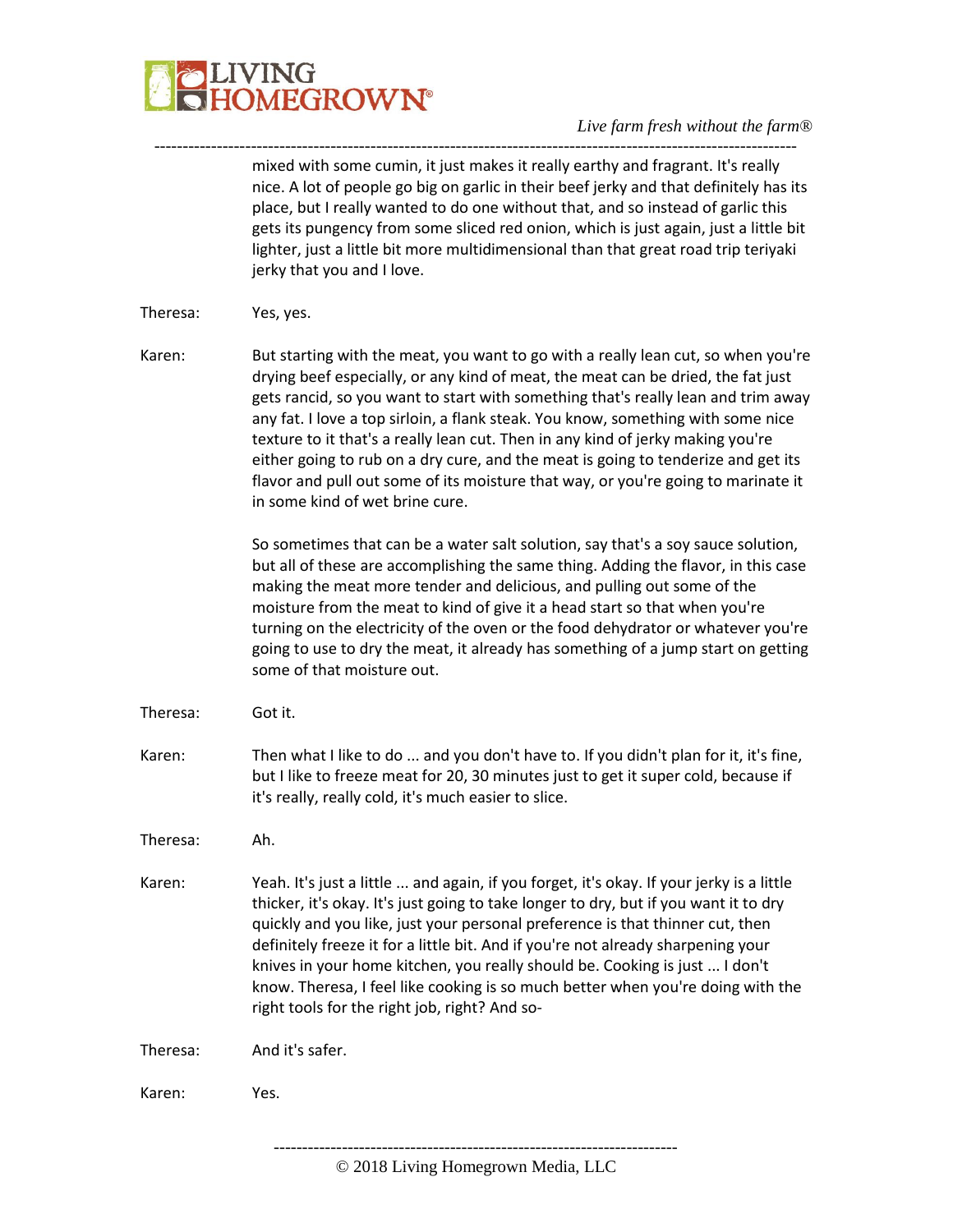## **BELIVING**<br>**BELIVING**<br> **BELIVING**

| Theresa: | It's safer too, because the reason people cut themselves is because their knife is<br>dull and it slips, but if you have a very, very, very sharp knife you are actually<br>less likely to cut yourself, because you're in complete control.                                                                                                                                                                                                                                                                                                                                                                                                                                                                             |
|----------|--------------------------------------------------------------------------------------------------------------------------------------------------------------------------------------------------------------------------------------------------------------------------------------------------------------------------------------------------------------------------------------------------------------------------------------------------------------------------------------------------------------------------------------------------------------------------------------------------------------------------------------------------------------------------------------------------------------------------|
| Karen:   | 100%.                                                                                                                                                                                                                                                                                                                                                                                                                                                                                                                                                                                                                                                                                                                    |
| Theresa: | Yeah.                                                                                                                                                                                                                                                                                                                                                                                                                                                                                                                                                                                                                                                                                                                    |
| Karen:   | Absolutely. In my kitchen I always say, "Safety third." But no, safety first, and<br>cooking is just more pleasurable and your food will look better. For years and<br>years I just thought, "Oh, I don't make very attractive food." And still I would not<br>say I'm a food stylist, but it is really amazing how when you're using the right<br>knife for the right job, a good sharp knife, that your food looks better, you<br>know?                                                                                                                                                                                                                                                                                |
| Theresa: | Yes.                                                                                                                                                                                                                                                                                                                                                                                                                                                                                                                                                                                                                                                                                                                     |
| Karen:   | So that's just something to consider as well, but by all means, if you do sharpen<br>your knives, and you should, for a recipe like beef jerky definitely give yourself a<br>good fresh sharpening because getting those nice thin slices is only going to<br>happen with a really sharp knife. Then you have a couple of options, and again<br>this comes back to personal preference. If you want your jerky to be a little bit<br>chewier, if you like it on the chewy side, then you are going to slice with the<br>grain. If you want it to be more tender, more toothsome, then you're going to<br>slice it against the grain.                                                                                     |
| Theresa: | Great. Yes.                                                                                                                                                                                                                                                                                                                                                                                                                                                                                                                                                                                                                                                                                                              |
| Karen:   | This depends on your cut. It just depends on your preference, but you're<br>welcome to go on either direction. Do a little half and half, maybe, for your first<br>batch to see where you like it to go.                                                                                                                                                                                                                                                                                                                                                                                                                                                                                                                 |
| Theresa: | Sure.                                                                                                                                                                                                                                                                                                                                                                                                                                                                                                                                                                                                                                                                                                                    |
| Karen:   | But your meat is cold. You've sliced it thin in the direction you like, and then it's<br>either in a dry cure or a wet cure. In this recipe specifically for the sour orange<br>beef jerky, I would call it a moist cure, to be honest. It's kind of somewhere in<br>between, because it's got the orange juice, it's got the lemon juice, and then it<br>has a good healthy dose of cumin, which kind of soaks up some of the liquid. So<br>it's somewhere in between, but it's definitely marinating, taking on its flavor,<br>getting more tender. Then you let it sit for a little while, and then eventually<br>you're going to pull it out of that cure, and then you are going to lay it in a thin<br>even layer. |
|          |                                                                                                                                                                                                                                                                                                                                                                                                                                                                                                                                                                                                                                                                                                                          |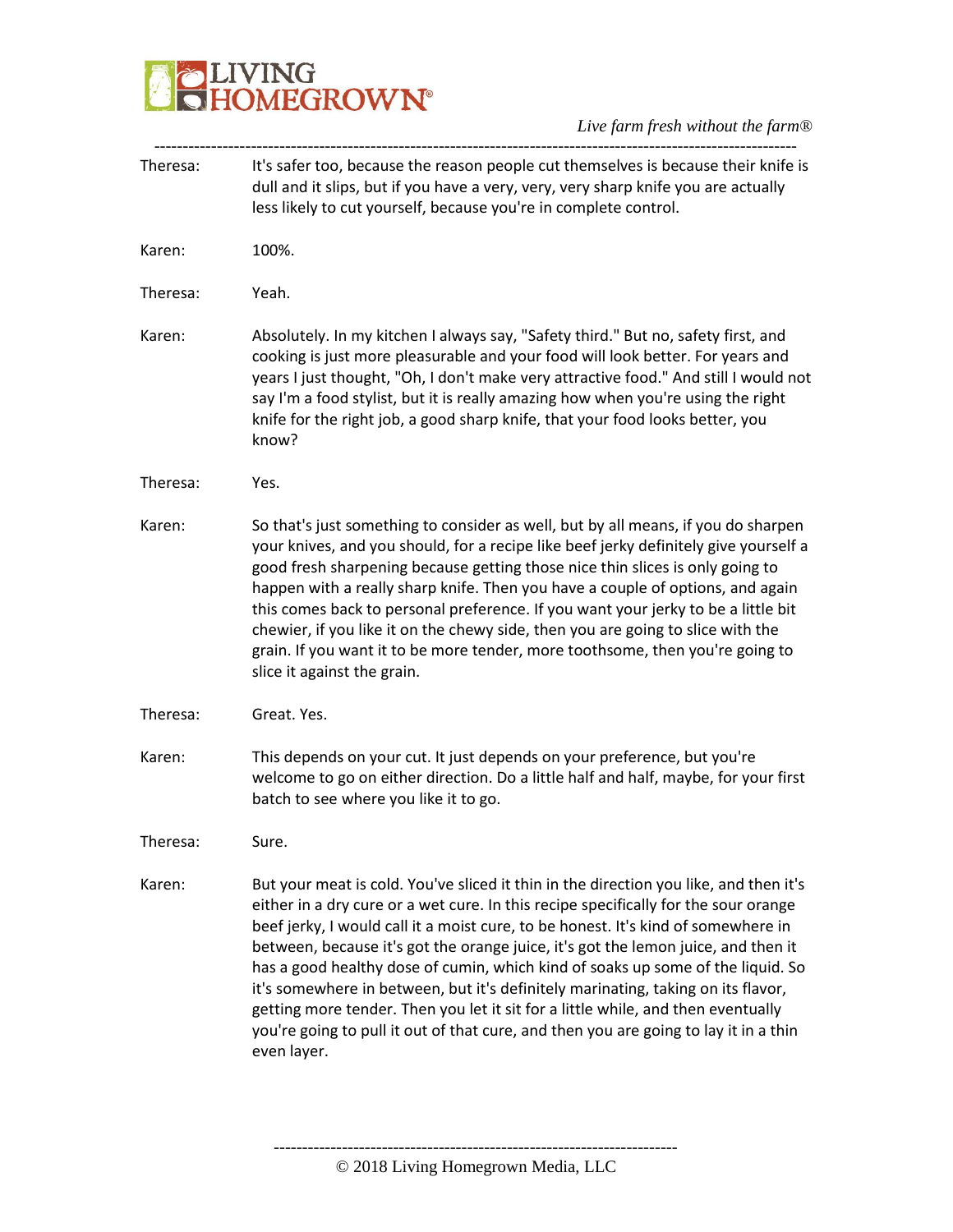

So if you're laying it on the rack of your food dehydrator, you're going to lay your meat out in an even layer with lots of space in between. You want there to be air flow in between each piece of the jerky, so you want there to be lots of flow, lots of air current in between every piece. And same thing if you're oven drying it. You're going to do my favorite method, which is I usually use a cooling rack over a baking sheet, because this way if any fat is to drip below, then the baking sheet will catch it. Some people who have oven racks that are a lot cleaner than mine, they just simply drape each piece of neat over the oven rack, and you can do that. I would definitely recommend a little, just a light oiling maybe on your clean oven rack as well, but whatever feels right to you, and then low, slow, and air flow. That's basically the gist of it all.

-----------------------------------------------------------------------------------------------------------------

You want a low temperature with lots of circulating air, so if you have a food dehydrator that has the fan built in, that's just going to give you that nice low temperature. I think most of them max out at 160. That's the highest temperature. Many of them go down to, I think ... I can't remember if it's 80 or 90 degrees, but for meat, usually you want it at its highest temperature, so somewhere between 150 and 160 is usually recommended for protein. And the lower temperatures on a food dehydrator are saved for things like herbs or fruits, things that need things a little more gently, more of a gentle temperature. But in the oven, again, you want to take it down as slow as it'll go, so however. If your oven goes to 150, that's great; 170, that will definitely work too.

And then if you have a convection oven, by all means, use it because that circulatory airflow is going to be the friend of your jerky and it's going to dry it out much more quickly than if you don't have a convection oven. If you have a standard oven, I recommend putting like a wooden spoon or something in the door of the oven to have it ajar, and then that creates a lot better air flow in your house. Even on a summer's day, it doesn't heat up the kitchen too much. It's not like having the oven on to make a roast.

- Theresa: No. Right, right, because you're doing it so low. I love the technical of doing the wooden spoon. That's actually how I used to do it when I used to ... Yeah, I used a wooden spoon. It works great. This is excellent. I also wanted just to mention that no one has to try and write everything down because we do have the recipe for everybody in the show notes, which will make it really easy and they can just print it out. What they're doing at this point is they have everything laid out very evenly so that it's not touching. There's air flor all the way around. Then about how long does it take for things to dry out? I guess it really depends on how thin you slice it.
- Karen: That's right, and of course the thinner the slice ... right? The more quickly it's going to dry. I have noticed too it depends on the humidity in the air as well. You know, how hard does your oven or food dehydrator have to fight with the air, with just the general moisture in the air, but it takes several hours. And it's a

<sup>-----------------------------------------------------------------------</sup>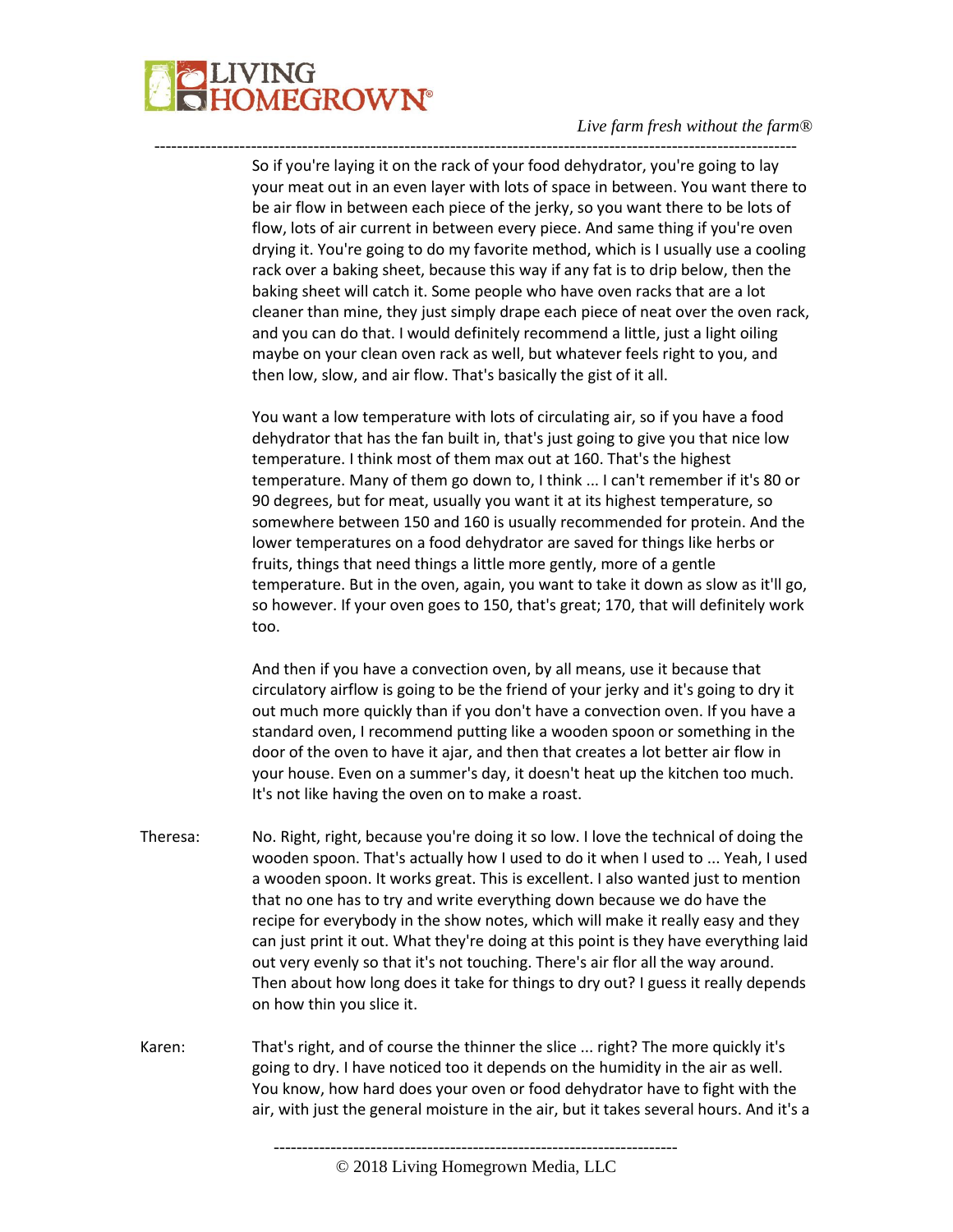

---------------------------------------------------------------------------------------------------------------- big window and it depends on the size of the batch, it depends on the humidity, it depends on the thickness of the meat, it depends how wet the meat when it went into the food dehydrator or into your oven. So I know this is a really annoying range, but it's kind of like when the repairman says, "I'll be at your house between 12:00 and 6:00." Right? You're like, "Can you please be more specific?" But I feel comfortable saying three to eight hours, but I think right in the middle there, like about five hours, tends to be the sweet spot, but I want to give people that range because I don't want you to be-

- Theresa: Right, so they understand. Yes.
- Karen: Yes, don't be late for your camping trip because you're waiting for the jerky, you know?
- Theresa: Right, right. And you have a trick for knowing when it's ready. How do we know when it's ready?
- Karen: Sure. After about three hours, because it is possible on a dry day, if you've sliced it super thin, definitely start checking at that point, but the easiest thing to do is just rip open a piece of jerky and look on the inside, and you can see. It's kind of like if you've ever made your own pasta and you just kind of break open a noodle and you look inside, and you can see where it's raw and you can see where it's cooked and you can see if the cooked part has gone all the way through. It's very much the same with jerky. You rip it part and you can tell, when you are looking at it and how it rips. Is there raw meat in the middle? Then it's not done yet. Then you have to leave it in there for a little while.

Sometimes, if it becomes really dry and you just kind of bend it and it breaks, then it is definitely done, but I like to catch it, if you can, a little bit before that. You want it to be dried all the way through, but not super brittle. I don't know. That's always my thing. It's like when chocolate chip cookies are crispy on the outside and still chewy in the middle. It's kind of like that. You want it to be dried all the way through, but not so dry that it's brittle, but ripping it open and looking in the interior is definitely your best method for checking for done-ness.

When your jerky is still warm, we talked about that you start with a lean cut and we talked about that you trim away all the fat you possibly can, but when it's still warm sometimes the fat is beating on the top right when it comes out of the oven or the food dehydrator. And you want to wipe that away. You kind of blot it with some towels because that's going to just prolong the storage of the meat as well. But once it's completely cool, I usually wrap mine in wax paper or put it in a zip top bag, and then yes, at that point you can throw it in your backpack and it will last.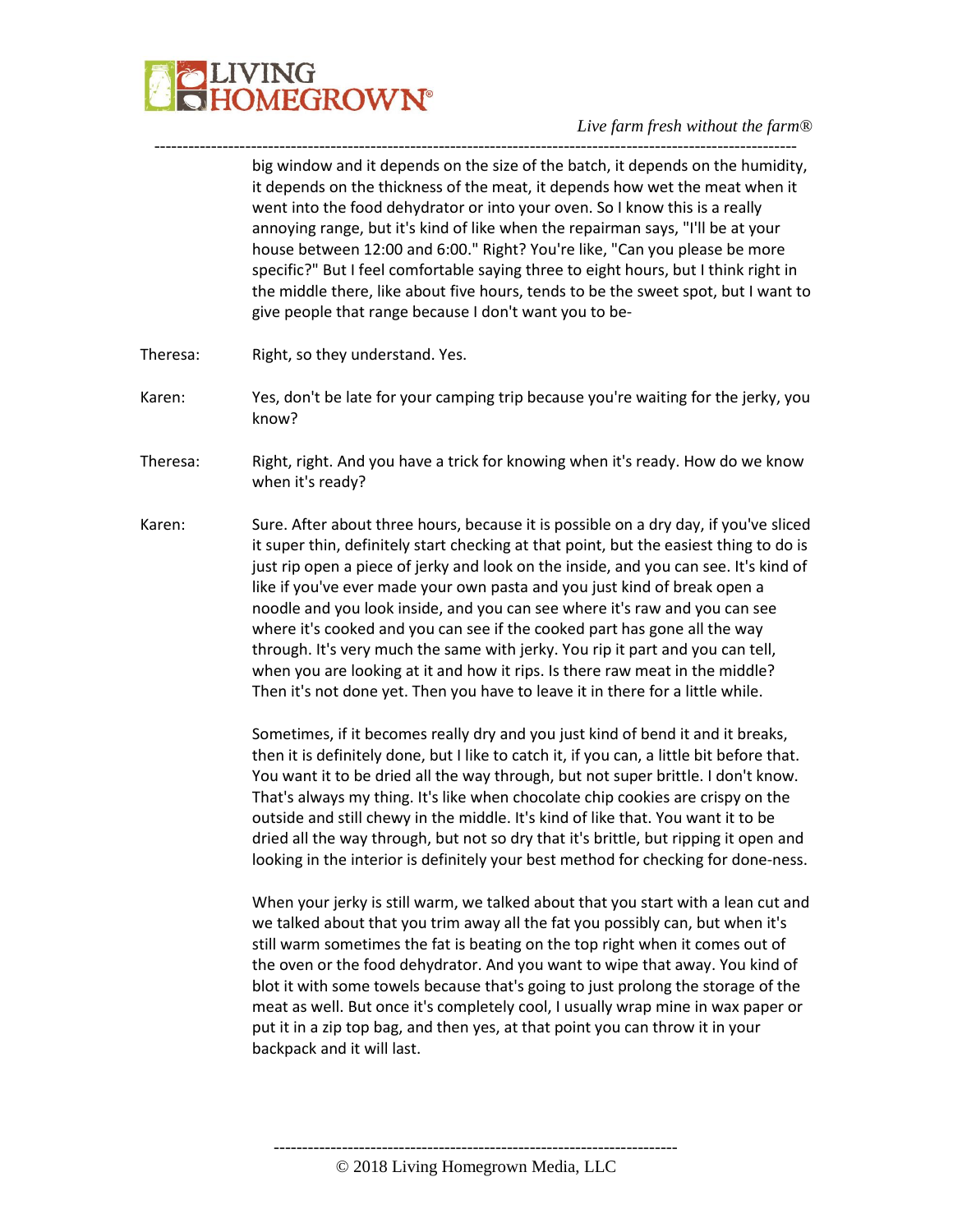

*Live farm fresh without the farm®* -----------------------------------------------------------------------------------------------------------------

|          | I mean, it will definitely last for several days, a week, even more, at room<br>temperature, if it is truly dry and free of its fat, but just to be on the safe side,<br>just because why not? You already have it. I recommend always recommend<br>keeping it in the refrigerator, because it's just that extra level of assurance and<br>knowing that it is at a safe temperature as well as a safe room temperature. The<br>refrigerator is a great way to store your jerky long-term. In fact, even the<br>freezer. If you have it wrapped tightly, it will keep in the freezer for months and<br>months and months. Like you were saying, you grew up in a hunting family. |
|----------|---------------------------------------------------------------------------------------------------------------------------------------------------------------------------------------------------------------------------------------------------------------------------------------------------------------------------------------------------------------------------------------------------------------------------------------------------------------------------------------------------------------------------------------------------------------------------------------------------------------------------------------------------------------------------------|
| Theresa: | Yes.                                                                                                                                                                                                                                                                                                                                                                                                                                                                                                                                                                                                                                                                            |
| Karen:   | If you have that kind of meat to work with, like a very serious batch of meat to<br>process, knowing that you can save some of it long-term, for the really long-<br>term, this is a great way to do it, of course.                                                                                                                                                                                                                                                                                                                                                                                                                                                             |
| Theresa: | Yes, absolutely. You had a little trick in there where you could take rice and put<br>it in like a cloth teabag.                                                                                                                                                                                                                                                                                                                                                                                                                                                                                                                                                                |
| Karen:   | Oh, yeah. Yes. Yes, of course.                                                                                                                                                                                                                                                                                                                                                                                                                                                                                                                                                                                                                                                  |
| Theresa: | I thought, "Oh, what a great idea." So you put rice in a cloth teabag and you can<br>put that in with the Ziploc bag, and it will absorb any residual moisture that<br>might be in there.                                                                                                                                                                                                                                                                                                                                                                                                                                                                                       |
| Karen:   | Thank you for remind me. Yes, like the trick that people do in their saltshaker,<br>right?                                                                                                                                                                                                                                                                                                                                                                                                                                                                                                                                                                                      |
| Theresa: | Yes.                                                                                                                                                                                                                                                                                                                                                                                                                                                                                                                                                                                                                                                                            |
| Karen:   | That's, I think, where I first saw it or read about it, and I should emphasize it's<br>raw rice, so it's uncooked rice that you take and you tie up in a little piece of<br>butter muslin or a teabag or something, and that will help. You know those little<br>desiccant sacks?                                                                                                                                                                                                                                                                                                                                                                                               |
| Theresa: | Yes.                                                                                                                                                                                                                                                                                                                                                                                                                                                                                                                                                                                                                                                                            |
| Karen:   | That you see in little packages of seaweed or in packages of beef jerky. This is<br>just a little homemade version of that, just a little raw rice sachet to help absorb<br>any ambient moisture in the bag.                                                                                                                                                                                                                                                                                                                                                                                                                                                                    |
| Theresa: | Yeah, fantastic. Since I had brought it up, I wanted to also say that you talk<br>about, in the book, in the beginning of the book, if you are a hunter and you<br>have wild game, you do have to do some special processing with your meat just<br>to be on the safe side if you were going to do something like beef jerky. I think<br>you say to freeze it for 30 days. That's what's recommended by the USDA in                                                                                                                                                                                                                                                             |
|          |                                                                                                                                                                                                                                                                                                                                                                                                                                                                                                                                                                                                                                                                                 |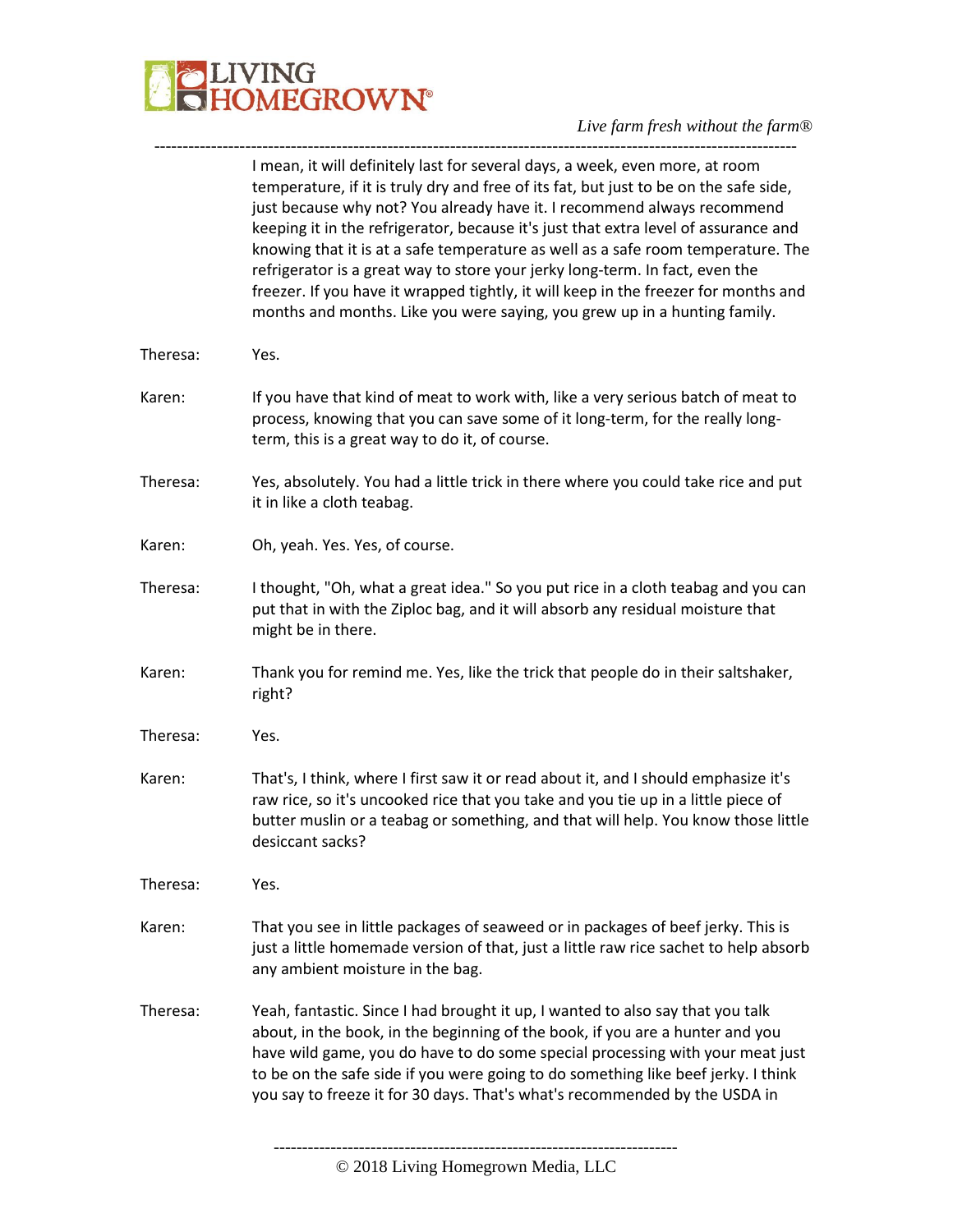

| order to make sure that any parasites that might be in that wild game are taken<br>care of, so if anyone is interested in using wild game, you do talk about what to<br>do first before you do any of the other processing.                                                                                                                                                                                                                                                                                   |
|---------------------------------------------------------------------------------------------------------------------------------------------------------------------------------------------------------------------------------------------------------------------------------------------------------------------------------------------------------------------------------------------------------------------------------------------------------------------------------------------------------------|
| If you are hunting your own, this is what is recommended by the National<br>Center for Food Preservation and also the USDA, and not just freezing it for 30<br>days, Theresa, but freezing it at zero degrees.                                                                                                                                                                                                                                                                                                |
| Right. That's right, which is not-                                                                                                                                                                                                                                                                                                                                                                                                                                                                            |
| So colder than your home freezer. Right.                                                                                                                                                                                                                                                                                                                                                                                                                                                                      |
| Yes, I was just going to say that's not a standard freezer. It's a subzero. You need<br>a subzero freezer.                                                                                                                                                                                                                                                                                                                                                                                                    |
| That's right.                                                                                                                                                                                                                                                                                                                                                                                                                                                                                                 |
| Yes.                                                                                                                                                                                                                                                                                                                                                                                                                                                                                                          |
| Yes, that's it. That's exactly it, and so that is mostly the recommendations so<br>that your meat is completely safe and it kills off any parasites that are not<br>responsive to just a regular home freezer, so thank you for bringing that up.                                                                                                                                                                                                                                                             |
| Yeah. Well, I had been the one to bring up hunting and then I thought, "We<br>probably should say something," because you did make a statement in the book<br>on that, and I thought it was such a great bit of information. And since I had<br>mentioned it, I thought, "Well, we should definitely make sure everyone<br>knows." Yeah, fantastic. Well, this was-                                                                                                                                           |
| Can I ask you, Theresa                                                                                                                                                                                                                                                                                                                                                                                                                                                                                        |
| Sure.                                                                                                                                                                                                                                                                                                                                                                                                                                                                                                         |
| Did your family do that?                                                                                                                                                                                                                                                                                                                                                                                                                                                                                      |
| No, we didn't and no one died, but-                                                                                                                                                                                                                                                                                                                                                                                                                                                                           |
| Okay.                                                                                                                                                                                                                                                                                                                                                                                                                                                                                                         |
| When I read that, and I actually had heard that later because I'm a master food<br>preserver, so I had heard that, but no, we made venison jerky in the oven for<br>years and years, and venison is a very lean cut of meat, so it worked very well.<br>We tenderized it by doing teriyaki venison jerky. Plus, venison meat is a little<br>gamey so having it soak in teriyaki marinade would help with that and help with<br>the tenderizing, but definitely we made jerky all the time for years and years |
|                                                                                                                                                                                                                                                                                                                                                                                                                                                                                                               |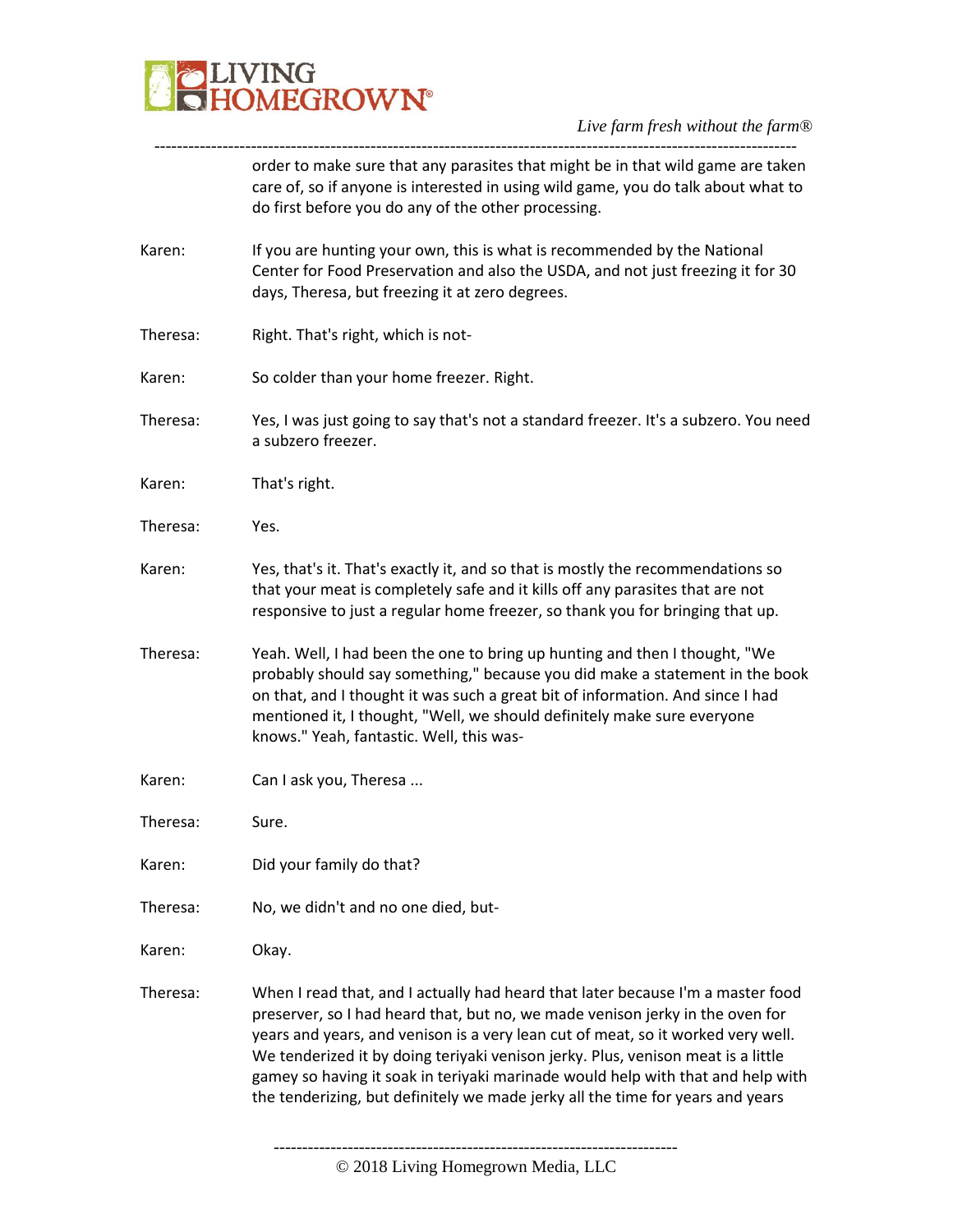

|          | and no, we never got sick. But that just probably means we just didn't have any<br>parasites in the deer that we had.                                                                                                                                                                                                                                                                                                                                                                                                                                                                                                                                                                                                                                                   |
|----------|-------------------------------------------------------------------------------------------------------------------------------------------------------------------------------------------------------------------------------------------------------------------------------------------------------------------------------------------------------------------------------------------------------------------------------------------------------------------------------------------------------------------------------------------------------------------------------------------------------------------------------------------------------------------------------------------------------------------------------------------------------------------------|
| Karen:   | Right. I ask, and I hope you don't mind my probing.                                                                                                                                                                                                                                                                                                                                                                                                                                                                                                                                                                                                                                                                                                                     |
| Theresa: | No.                                                                                                                                                                                                                                                                                                                                                                                                                                                                                                                                                                                                                                                                                                                                                                     |
| Karen:   | Because again, this is a perfect instance where this is the government<br>recommendation, and I have yet to meet a hunter who has done that.                                                                                                                                                                                                                                                                                                                                                                                                                                                                                                                                                                                                                            |
| Theresa: | Right.                                                                                                                                                                                                                                                                                                                                                                                                                                                                                                                                                                                                                                                                                                                                                                  |
| Karen:   | I mean, I'm sure they exist out there.                                                                                                                                                                                                                                                                                                                                                                                                                                                                                                                                                                                                                                                                                                                                  |
| Theresa: | Sure.                                                                                                                                                                                                                                                                                                                                                                                                                                                                                                                                                                                                                                                                                                                                                                   |
| Karen:   | But I just think it's interesting. Again, it just goes back to, these are all food<br>preservation techniques that have been used for years and years and years, and<br>there's the recommendations and then there's what people do.                                                                                                                                                                                                                                                                                                                                                                                                                                                                                                                                    |
| Theresa: | Sure.                                                                                                                                                                                                                                                                                                                                                                                                                                                                                                                                                                                                                                                                                                                                                                   |
| Karen:   | So I just like to call out the balance of the two.                                                                                                                                                                                                                                                                                                                                                                                                                                                                                                                                                                                                                                                                                                                      |
| Theresa: | Right, absolutely, but if you are in an area where you know that having parasites<br>in the game meat is a possibility, then you definitely want to do that.                                                                                                                                                                                                                                                                                                                                                                                                                                                                                                                                                                                                            |
| Karen:   | Absolutely. Please do.                                                                                                                                                                                                                                                                                                                                                                                                                                                                                                                                                                                                                                                                                                                                                  |
| Theresa: | It's an important thing to bring up, for most of the deer meat what we did in the<br>last few years was we always made sausage out of the meat, and so we had a<br>local butcher who would then process. You know, we had roasts and things. We<br>would make stews and things like that with some of the meat, but we also<br>processed a lot of it as summer sausage, breakfast sausage, and absolutely<br>delicious when we had to add fat in, because it was so lean, but absolutely<br>delicious. We could make it spicy or not spicy, or herby or whatever, and we<br>could get very, very gourmet with our venison, so absolutely there's different<br>ways to process game meat. But I did want to bring it up, since I had mentioned<br>it, so everyone knows. |
| Karen:   | Great. I'm glad you did. Thank you.                                                                                                                                                                                                                                                                                                                                                                                                                                                                                                                                                                                                                                                                                                                                     |
| Theresa: | Yeah, sure. Well, I'd like to thank you. This was awesome. I just love this<br>conversation. I'm so excited about this book and I'm so excited to share it with<br>everybody, so I just wanted to thank you so much for coming on. Just in closing,                                                                                                                                                                                                                                                                                                                                                                                                                                                                                                                     |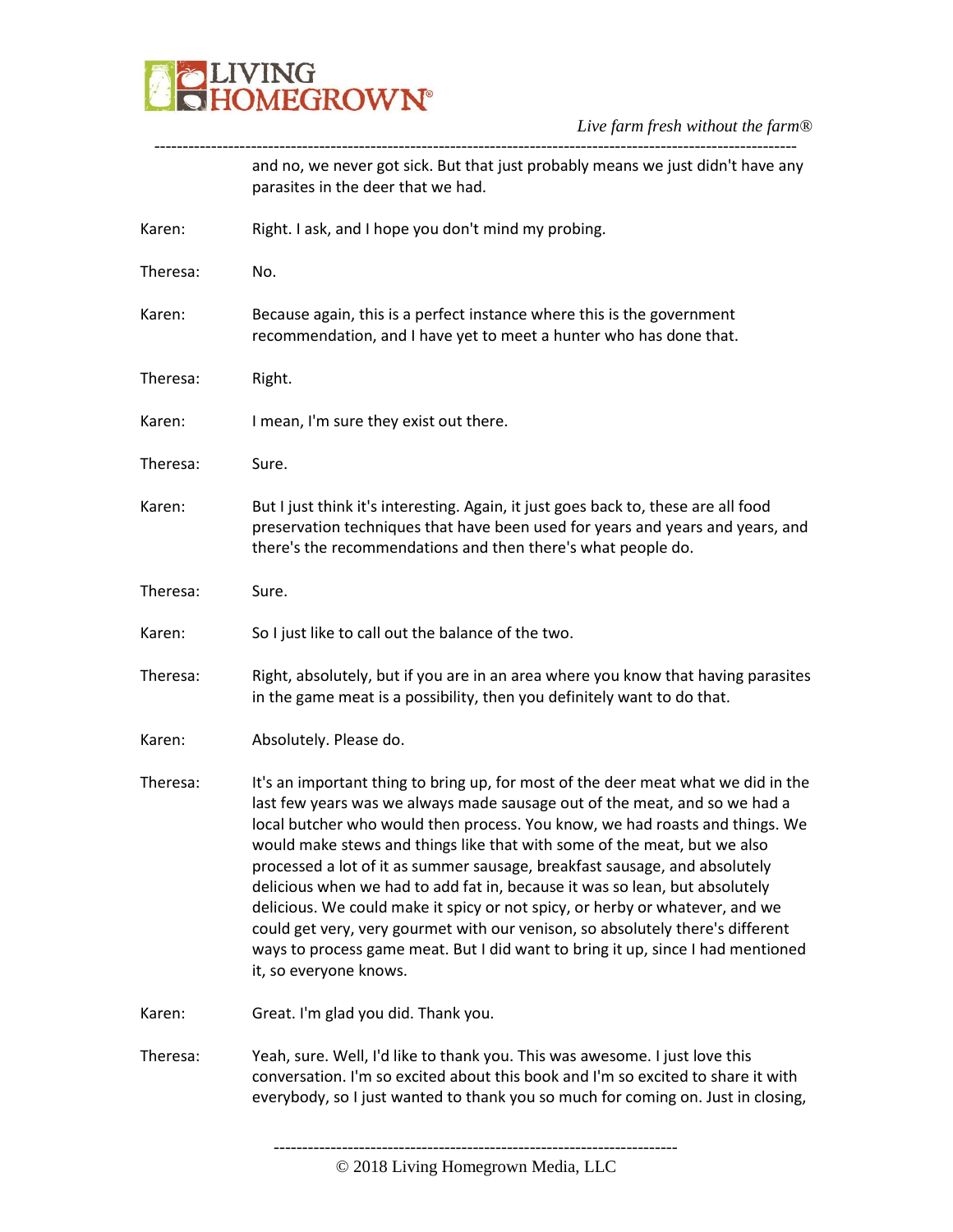

---------------------------------------------------------------------------------------------------------------- what would you like to say to someone who maybe has never tried this before? What would you like to say to encourage them to giving preservation of protein a try?

Karen: Oh my goodness. What are you waiting for? It is so much easier than you think it's going to be, first of all, and it is so delicious. And what I love about food preservation in general ... I always say, if you want to know, if you want ideas about what's for dinner, don't ask me. Don't come to my books because I have no idea. I don't write those things. What I love about food preservation, and particularly in curing meat and fish and eggs and beans and nuts and making your own dairy, cheese and yogurt, is that it's really unexpected, is that people don't ... You know, when you go to someone's house for dinner they expect that you're going to cook a chicken and some side dishes for them, right?

> But when you come to someone's house for brunch and you pull out the gravlax that you've made yourself and the cream cheese that you've made yourself and the bread you've baked yourself, when you go to the staples of the kitchen and you have crafted those on your own, it's a wonderful surprise. And you get the pleasure of having built the sweat equity in the food that you're eating and serving, and then your guests feel special too that you went through this. It feels like more trouble, it feels like more work than just making dinner, and it's not. If you can make dinner, you can cure your own meat or smoke your own fish or pickle your own eggs.

- Theresa: Love it. That is so awesome. Well, thank you. Thank you so much, Karen.
- Karen: Thank you. This was great. Thank you for having me.
- Theresa: Well, I hope you enjoyed that interview with Karen Solomon, the author of Cured Meat, Smoked Fish & Pickled Eggs. We didn't even really get into smoked fish or pickled eggs. We only got into cured meat, so as you can see there's a lot more to learn, and Karen is just a wealth of information. If you'd like to learn more about Karen and get a copy of the recipe that she just shared on making beef jerky, then just go to the show notes for today's episode, and you can get that at livinghomegrown.com/160. Everything will be right there, including the PDF recipe printout for sour orange beef jerky.

As a reminder, today's podcast episode was brought to you by my Living Homegrown membership, and if you'd like a free PDF Success Path that my students use inside my membership, then just go to livinghomegrown.com/path and you can get it there for free.

I really, really loved this episode. I thought it was really fun to talk about some different preservation methods that I don't usually cover here on the podcast, and there's so much more to learn, so I hope you'll dip your toe into doing

<sup>-----------------------------------------------------------------------</sup>